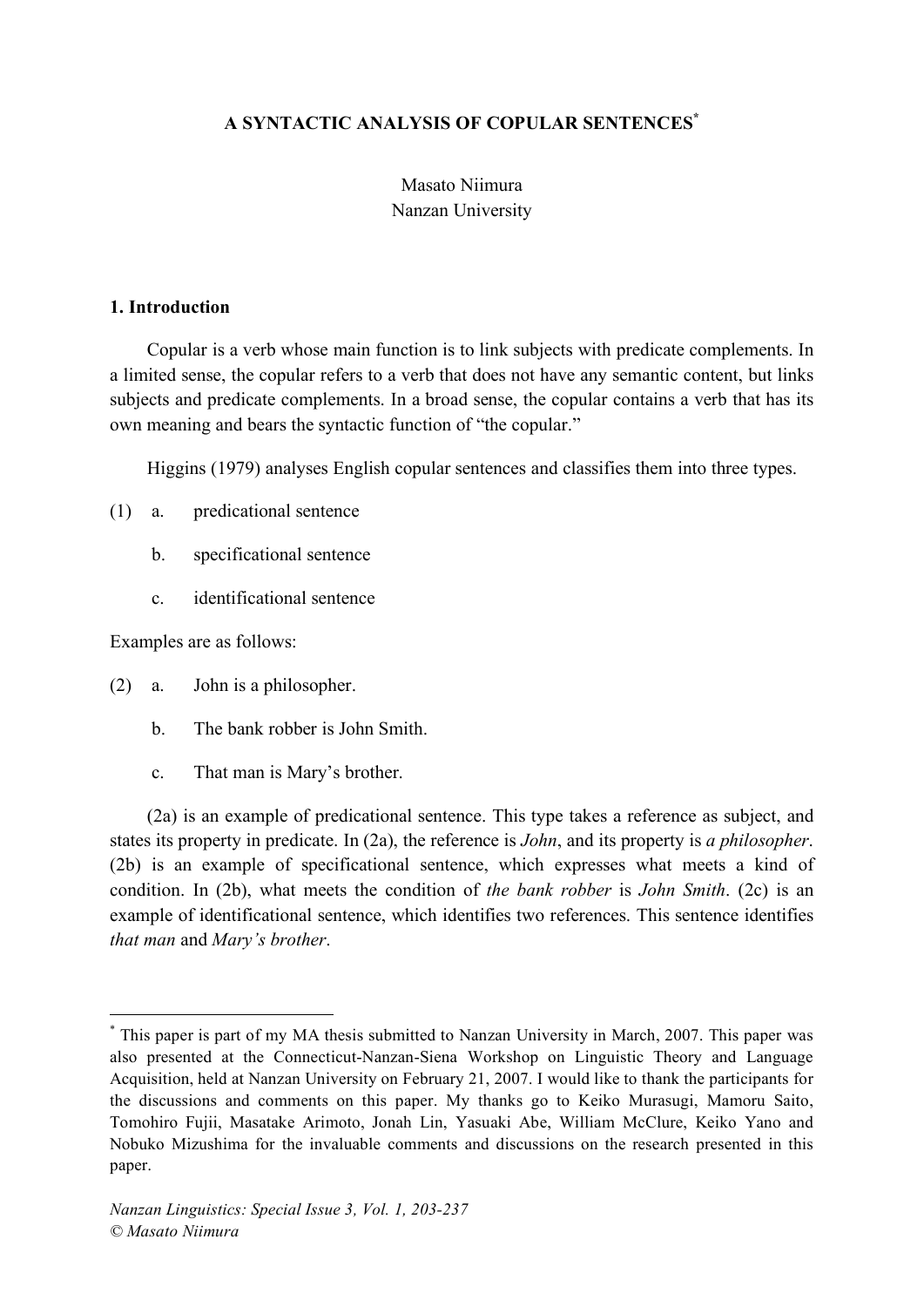Higgins' (1979) analysis is to classify English copular sentences. In this paper, we ask whether or not this classification peculiar to English, and discuss that Higgins' (1979) classification is in fact applicable to Japanese and Chinese as well. We will also show that the English copular, the Japanese copular, and the Chinese copular share some common syntactic properties.

In many languages, copular can be omitted; or the copular omission takes place. The phenomenon emerges in different ways among languages. For example, the following is from Russian.

- (3) a. eto by-l dom this COP-3SG.MSC.PST house 'This was a house.'
	- b. eto dom. this house

'This is a house.' (Pustet 2003)

(3a) is a past tense sentence, and (3b) is present tense one. In Russian, the copular *by-l* is obligatorily deleted in the present tense.

(4) is an example of Turkish copular omission.

(4) bu fare(-dir) this mouse-COP.3SG 'this is a mouse.' (Pustet 2003)

In Turkish, the copular *-dir* is optional in all contexts.

How could we capture these differences? This study compares English and with respect to the conditions where the copular is omitted, and analyses the differences that we observe. Observing the circumstances of copular omission in English and Japanese, there are similarities and differences. Examples are shown below.

|     |    | (5) a. The winner $*(is)$ a good runner.              |                  |  |
|-----|----|-------------------------------------------------------|------------------|--|
|     |    | b. The winner $*(is)$ Mary.                           | (Rothstein 1995) |  |
| (6) | a. | John wa tetugakusya (da).<br>John TOP philosopher COP |                  |  |
|     |    | 'John is a philosopher.'                              |                  |  |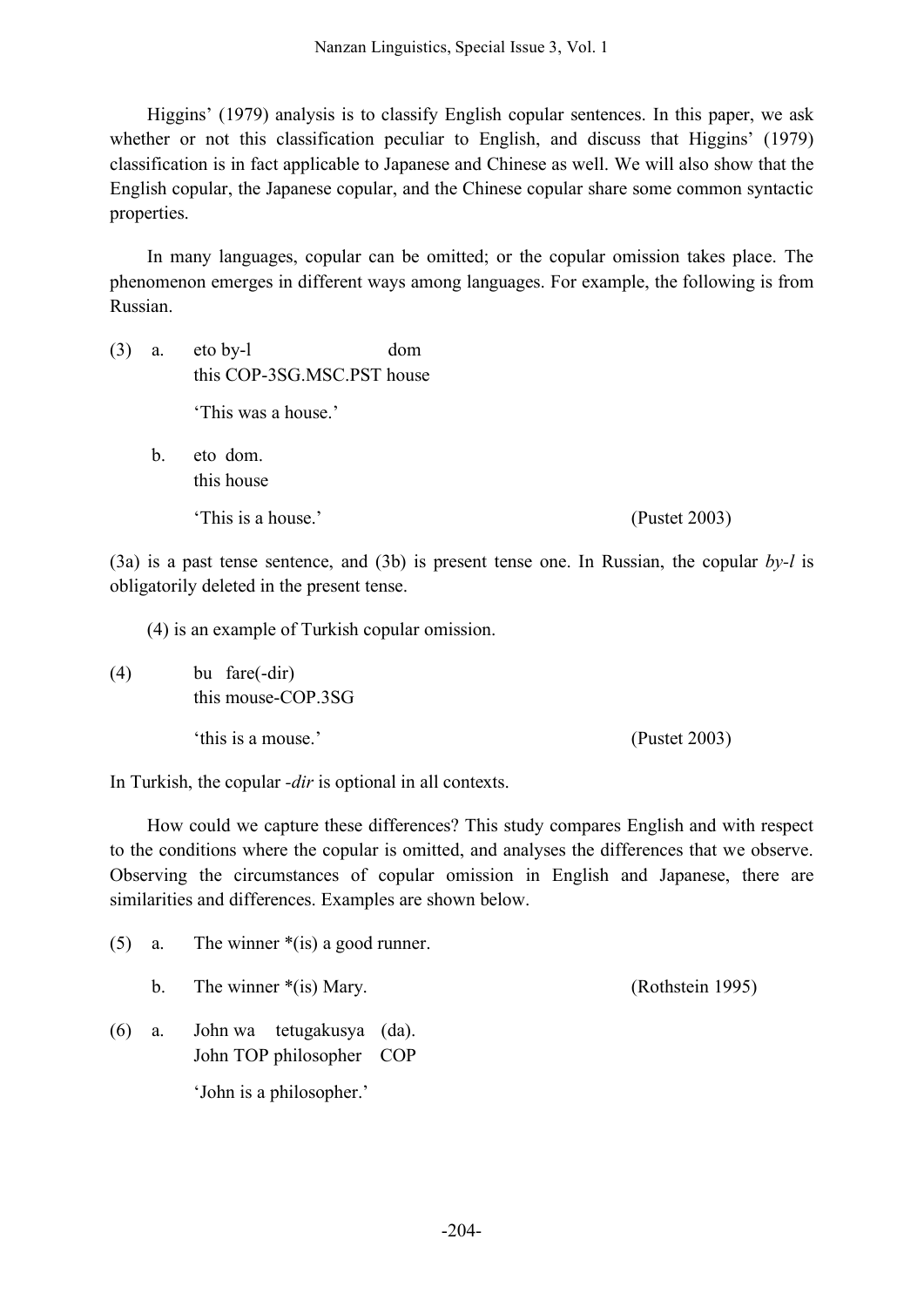b. Ginkou-goutou wa John ?(da). Bank-robber TOP John COP 'The bank robber is John.'

The sentences in (5) are examples of English main clause copular omission, and the sentences in (6) are examples of the Japanese counterpart. In English main clauses, the copular cannot be omitted, but in Japanese main clauses, it can be omitted. In (6), though the versions with copulars sound more natural.

(7) and (8) are examples of embedded sentences from English and Japanese, respectively.

| (7) | a.                                                                                                         | I consider the winner (to be) a good runner.                                                                |  |
|-----|------------------------------------------------------------------------------------------------------------|-------------------------------------------------------------------------------------------------------------|--|
|     | b.                                                                                                         | I consider the winner *(to be) Mary.<br>(Rothstein 1995)                                                    |  |
| (8) | tetugakusya (da) to<br>omot-teiru.<br>Boku wa John o<br>a.<br>TOP John ACC philosopher COP COMP think-PROG |                                                                                                             |  |
|     |                                                                                                            | 'I consider John to be a philosopher.'                                                                      |  |
|     | b.                                                                                                         | Boku wa ginkou-goutou o John $?$ ? $(da)$ to<br>omot-teiru.<br>TOP bank-robber ACC John COP COMP think-PROG |  |

'I consider the bank robber to be John.'

Even in the same English examples, the copular can be deleted in (7a), but not in (7b). In Japanese example (8) is just the same as English. The copular can be omitted in (8a), but not in (8b).

The main difference between Japanese and English lies in possibility of copular omission in main clauses. In Japanese, copular omission is possible in main clauses, on the one hand. In English, copular omission is impossible in main clauses, on the other. We attribute the difference to the property nature of predicates, and show that the copular plays the same role among languages.

The structure of this paper is as follows. I begin with Higgins' (1979) classification of copular sentences in section 2. After looking at the characteristics of three copular sentences, we will show that these characteristics are applicable to Japanese and Chinese. This supports the idea that Higgins' (1979) classification is universal.

In section 3, we will make generalizations as to where copular omission occurs in English and Japanese. We attempt to determine the conditions where copular omission occurs in main clauses and embedded clauses, and describe the difference and the similarity between the two languages.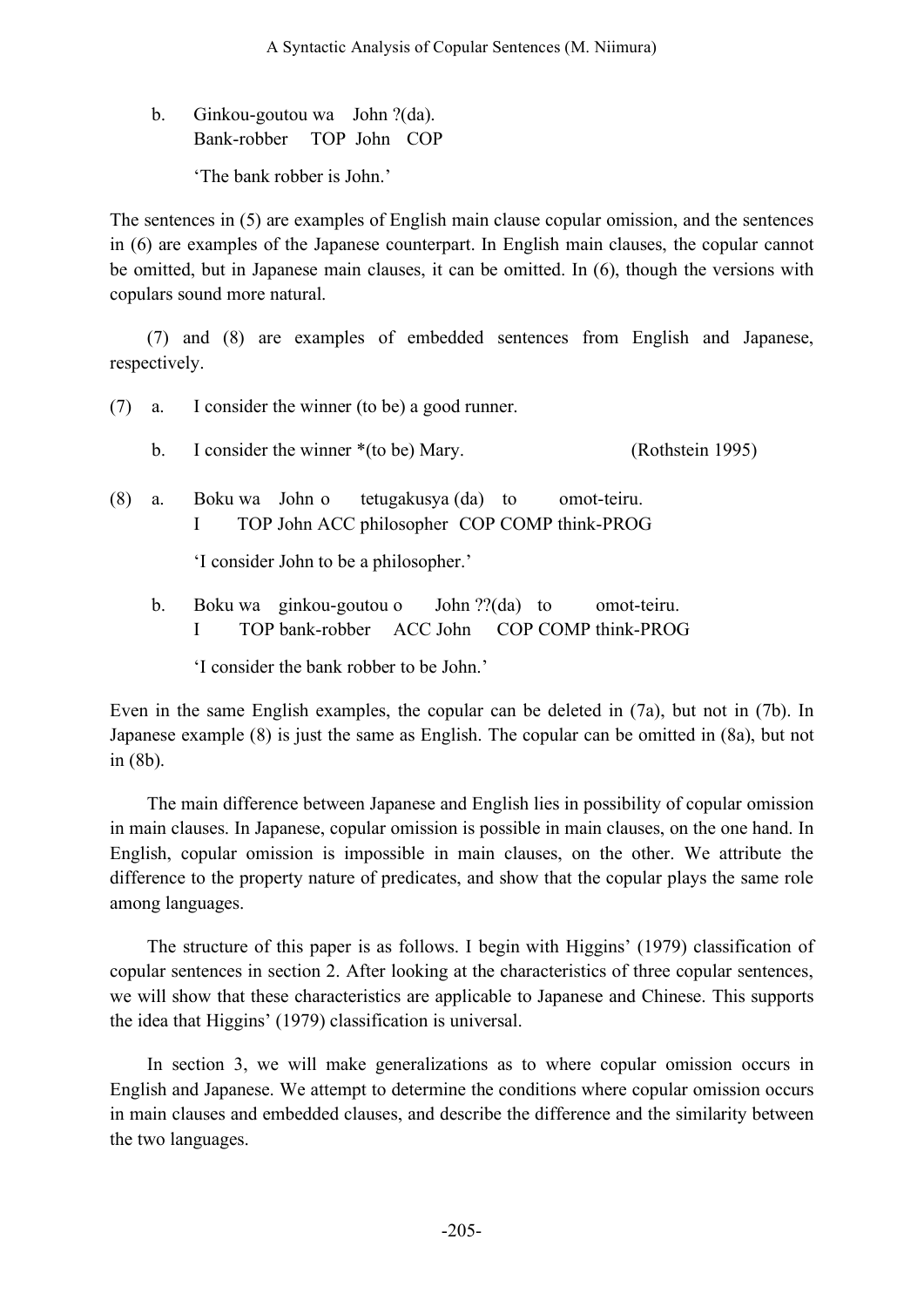In section 4, we attempt to provide theoretical explanation for the facts we observe in section 3. We will show that the central properties of copular omission in Japanese embedded clauses are explained by appealing to Rothstein's (1995) predication relation.

In section 5, we will focus on main clauses. In main clauses, there is a major difference between English and Japanese. The difference is attributed to a certain difference arising between English and Japanese predicates. We suggest that the copular plays the same role in English and Japanese.

Section 6 summarizes the paper.

# **2. Three Types of Copular Sentences by Higgins (1979)**

Before analyzing copular omission, we look at the analysis of copular sentences by Higgins (1979). Higgins classifies copular sentences into the following three types.

- (9) a. predicational sentence
	- b. specificational sentence
	- c. identificationa sentence

'Predicational sentence' is a type of sentence whose subject refers to some individual and the predicate states that individual's property. 'Specificational sentence' refers to the type of sentence in which the referent of the post-copular noun phrase is the entity that meets a condition denoted by the pre-copular noun phrase. The function of 'identificational sentence' is to equate the references of the two noun phrases, both of which are fully referential. We will review the properties of these three sentence types and show that this classification holds for Japanese and Chinese.

# **2.1. The Classification of English Copular Sentences by Higgins (1979)**

Examples of three types by Higgins (1979) are follows.

- (10) Predicational sentence
	- a. John is tall.
	- b. John is a teacher.

# (11) Specificational sentence

- a. The bank robber is John Smith.
- b. The winner is my brother.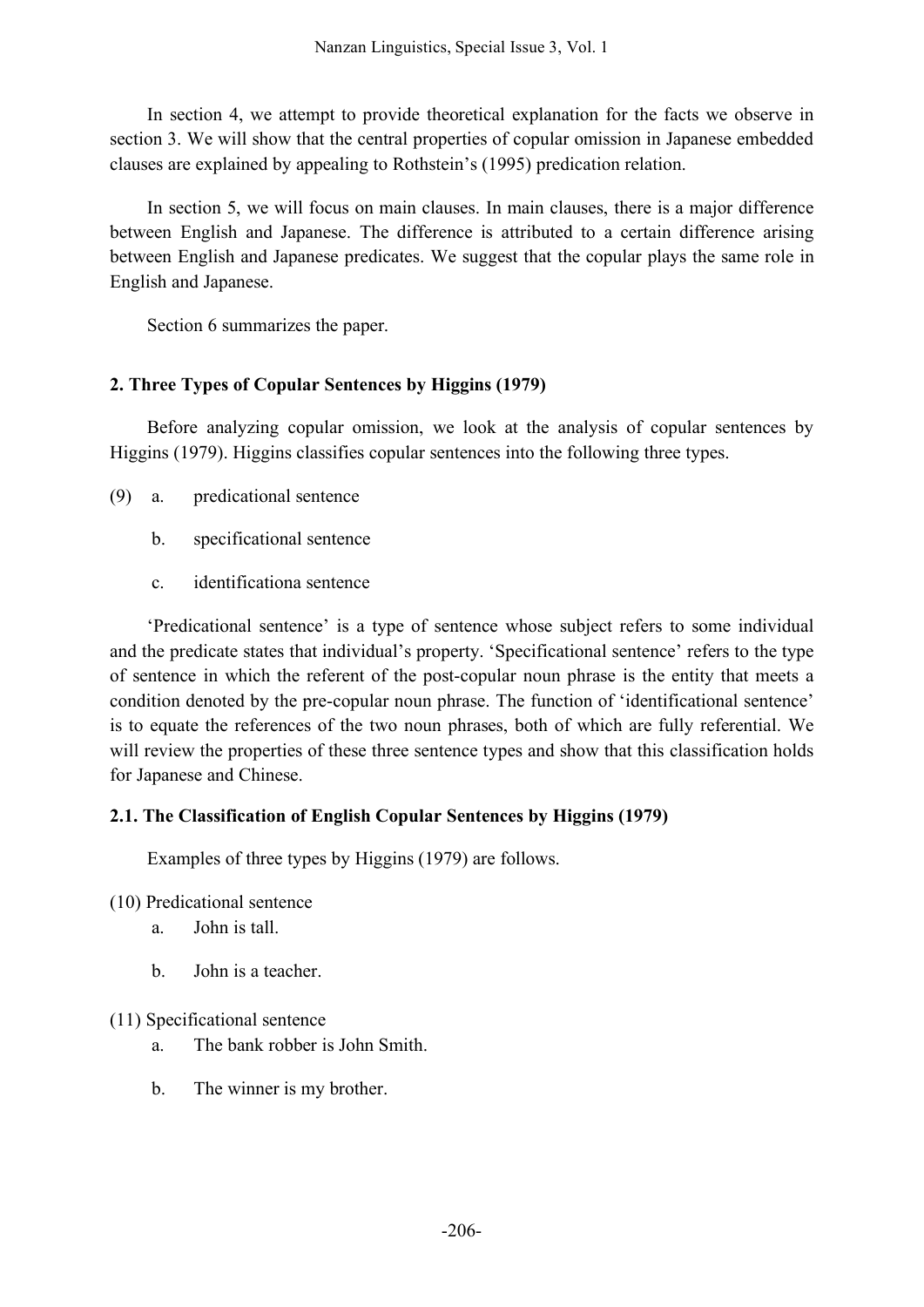(12) Identificational sentence

- a. That man is Mary's brother.
- b. The man over there is the Mayer of Cambridge.

The sentences in (10) are predicational sentences, the sentences in (11) are specificational sentences, and the sentences in (12) are identificational sentences.

In predicational sentences given in (10), the subject noun phrases refer to something; hence they are *referential*.<sup>1</sup> On the other hand, the complement noun phrases do not have reference, and work just like adjectives. Therefore, they are not *referential*.

In the case of specificational sentences like (11), the complements are *referential*. Subject noun phrases refer to something, but we cannot decide the exact one. Therefore, the complements are *weakly referential*.

In identificational sentences like (12), subjects and complements are both *referential*. These facts are summarized in (13).

(13) Analysis of three copular sentences from the point of referentiality.

| subject, complement   subject |                    | complement     |
|-------------------------------|--------------------|----------------|
| type of sentences             |                    |                |
| Predicational sentence        | referential        | nonreferential |
| Specificational sentence      | weakly referential | referential    |
| Identificational sentence     | referential        | referential    |

Now, look at the syntactic features of these three types. In predicational sentences, the reversed order of subjects and complements is not possible.

(14) a. John is a teacher.

b. \*A teacher is John.

(14a) is grammatical, but (14b), in which the order of subjects and complements is reversed, is ungrammatical. On the other hand, in specificational sentences and identificational sentences, the order of subjects and complements can be reversed

- (15) a. The bank robber is John Smith.
	- b. John Smith is the bank robber.

<sup>&</sup>lt;sup>1</sup> The names of each features [referential], [nonreferential], and [weakly referential] are by Okuno (1989).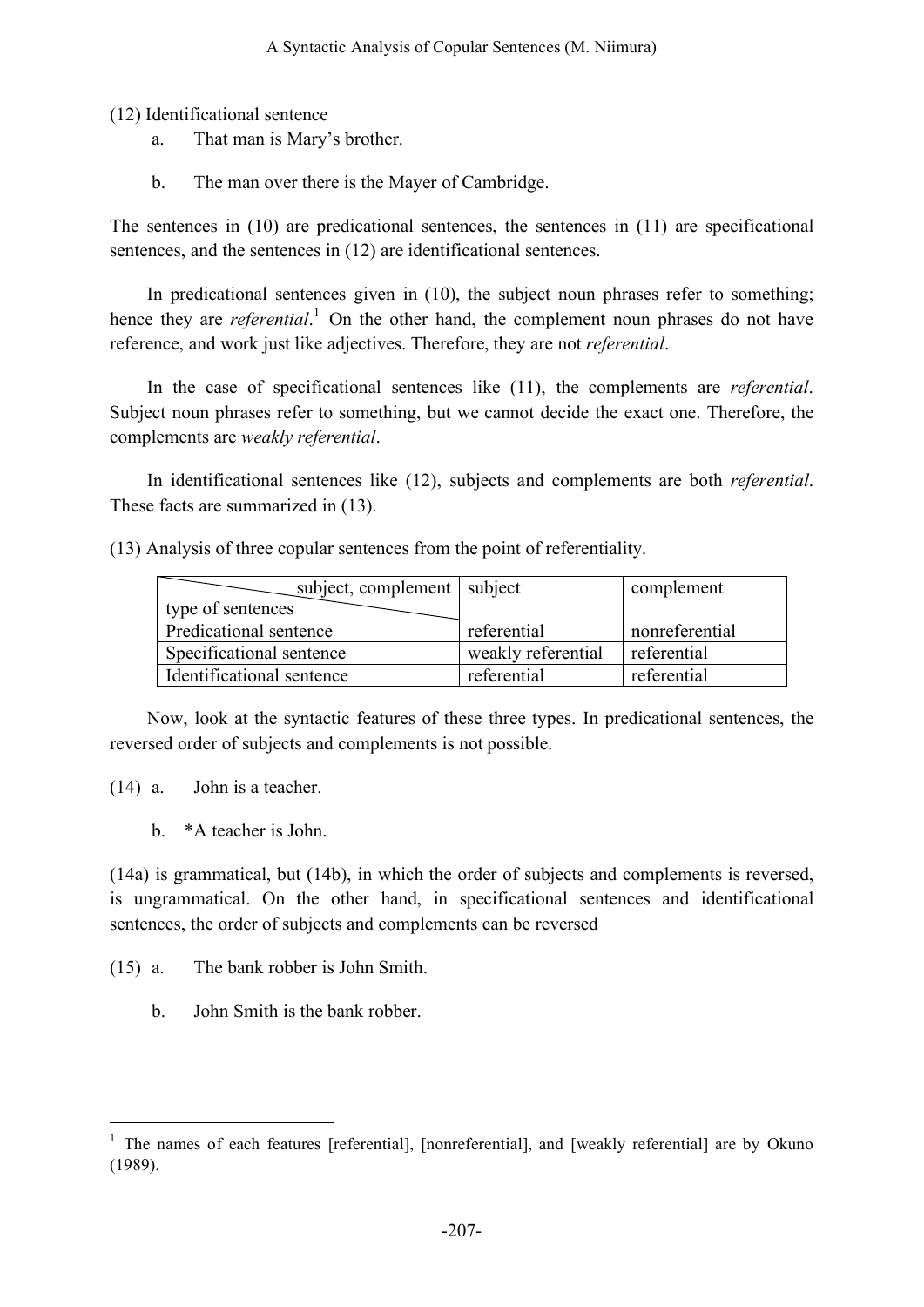(16) a. That man is Mary's brother.

b. Mary's brother is that man.

(15) is specificational, and (16) is identificational. (15b) is the 'reversed' version of (15a). Likewise, (16b) is the 'reversed' version of (16a). In each sentence, the order of subjects and complements can be reversed.

According to Higgins (1979), complements in predicational sentences can follow the verb *become*.

(17) a. John became tall.

b. John became a teacher.

The examples in (10) can be changed by using *become*, as in (17), so these are predicational. Specificational sentences and identificational sentences does not allow *become* to follow their pre-copular phrases.

- (18) \*The bank robber became John Smith.
- (19) \*That man becomes Mary's brother.

(18) is based on (11a, and (19) on (12a). (18) and (19) are ungrammatical, which suggests that the copular in (11a) and (12a) cannot be replaced with *become*.

Only specificational sentences can be paraphrased with *following* as shown below.

- (20) a. The bank robber is John Smith.
	- b. The following person is the bank robber: John Smith.

These syntactic features are summarized in (21)

(21) Syntactic features of English copular sentences

|                           | test reversed order | become      | paraphrase            |
|---------------------------|---------------------|-------------|-----------------------|
| Type of sentences         |                     | replacement | with <i>following</i> |
| Predicational sentence    | ∗                   |             | ∗                     |
| Specificational sentence  |                     | $\ast$      |                       |
| Identificational sentence |                     | ∗           | ∗                     |

To sum up this subsection, we have reviewed Higgins' (1979) classification, and the features of the three types that he observed. In English, there are three types of copular sentences. Then, is this classification is universal? The next subsection, we will show Higgins' (1979) diagnostics apply to Japanese copular sentences as well.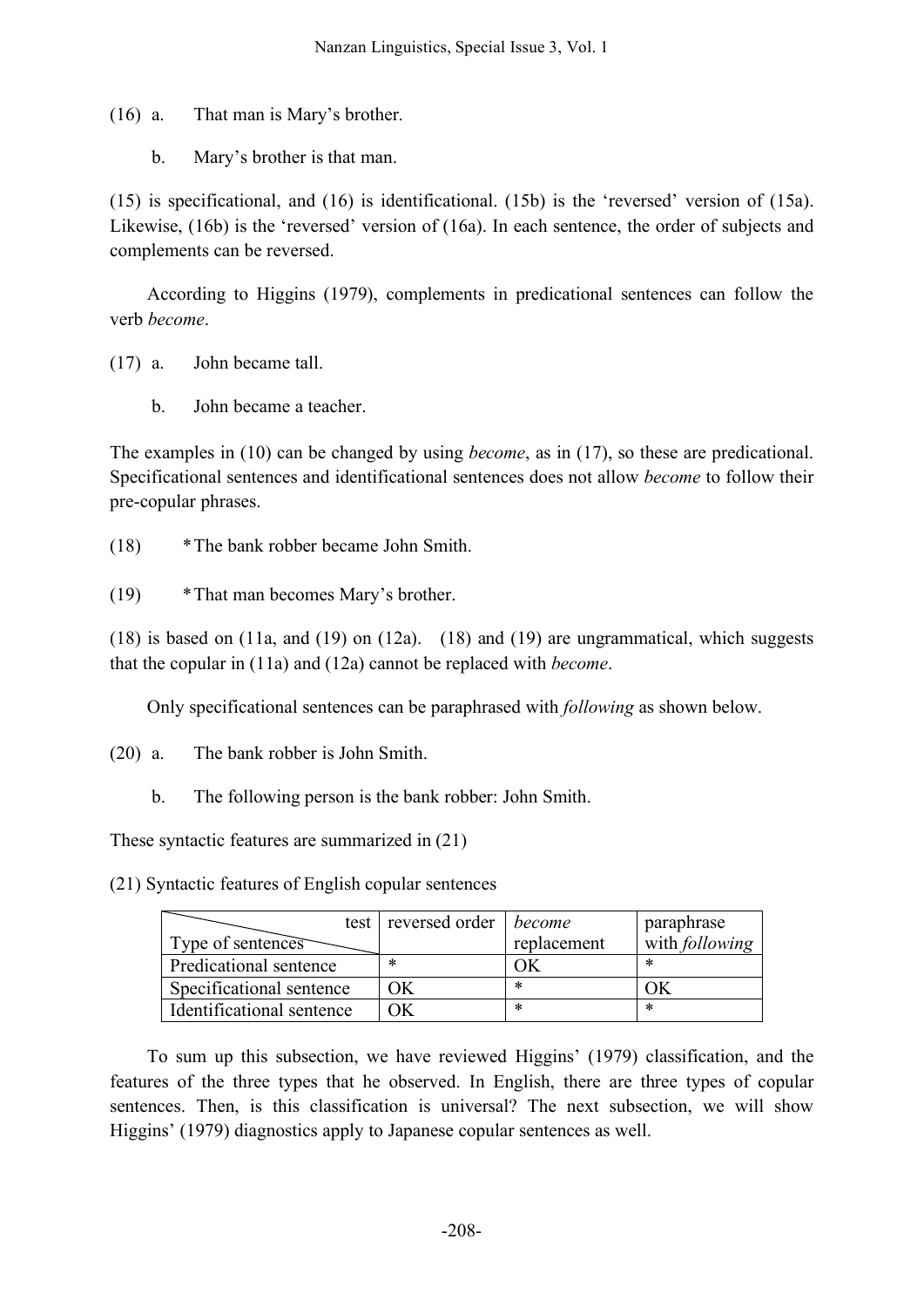### **2.2. The Classification of Japanese Copular Sentences**

Before applying Higgins' (1979) classification to Japanese, one clarification of the Japanese copular is needed. Nishiyama (1999) argues that Japanese adjectives and nominal adjectives share the same structure. In this study, he claims that the Japanese copular *da* is derived from *de aru*. Nishiyama's (1999) arguments are summarized below.

### **2.2.1. Nishiyama's (1999) analysis of Japanese copular(s)**

Japanese *da* is the contracted form of *de aru.* (See Nishiyama (1999), Nakayama (1988), Urushibara (1993) among others.)

- (22) a. Yoru ga sizuka da. night NOM quiet da 'The night is quiet.'
	- b. Yoru ga sizuka de-aru. night NOM quiet de-aru

Nishiyama (1999) analyses Japanese *da* as derived from *de aru*, based on some pieces of evidence shown below.

First, there are some contexts where contraction cannot apply.

(23) a. Yoru ga sizuka de mo aru. night NOM quiet de even aru

'The night is even quiet.'

b. \*Yoru ga sizuka da mo. night NOM quiet da even

'The night is even quiet.'

In (23), the particle *mo* is inserted. The only possible form is the one with *de*, as in (23a), not the form *da*, as in (23b). If *da* is the basic form of the copular, it is not clear why it cannot be used in the context shown in (23b). There is an adjacency requirement in the contraction of *de aru* into *da*. When a particle like *mo* intervenes between *de* and *aru*, the contraction is blocked.

Another context where the contraction is blocked is before *should*.

(24) Yoru wa sizuka \*da/\*no/\*na/de aru beki da. night TOP quiet COP should da

'The night should be quiet.'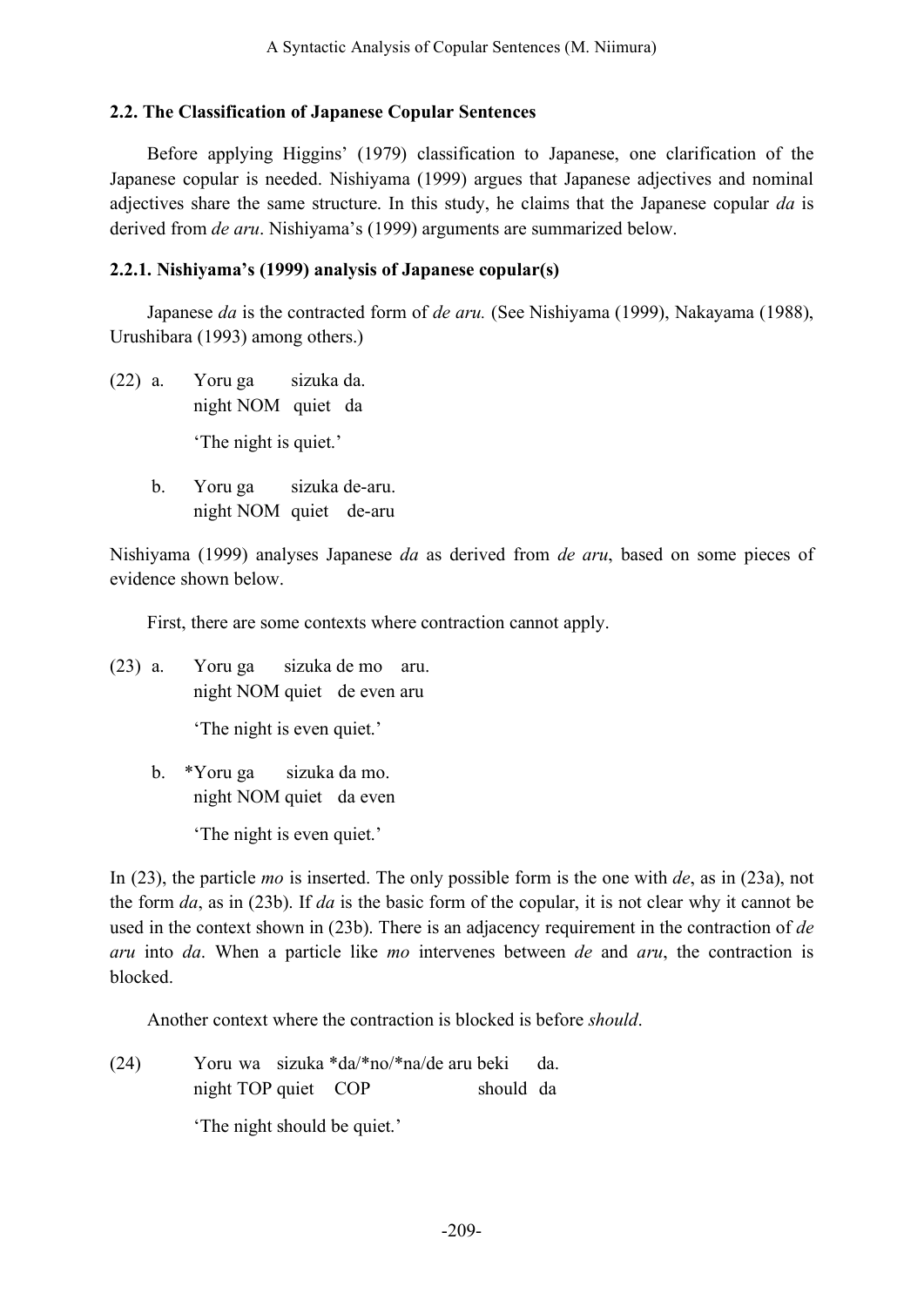In (24), even though there is no element between *de* and *aru*, we cannot use *da*. If *da* is the basic form of copular, it is not clear why it cannot be used in the context found in (24). (23) and (24) show that the basic form is not *da* but *de aru*.

Before analyzing /de/ and /ar/, Nishiyama (1999) introduces the two views on the copular. According to Bach (1967), the copular is a dummy element whose function is merely to support tense.

- (25) a. I consider [Xeli a nut].
	- b. Xeli  $*(is)$  a nut.

In a small clause structure like the one seen in (25a), the copular is not necessary, even though there seems to be a predication relation between *Xeli* and *a nut*. In a matrix sentence like (25b), however, the copular is necessary. Based on the fact that the copular is not necessary in examples like (25a), Rapoport (1987) claims that it is inserted to support the feature of INFL. Bach and Rapoport share the following view on the copular.

(26) *Semantically vacuous copular*

The copular appears when there is a formal (syntactic or morphological) requirement.

(26) assumes that the copular has no meaning.

A different view was proposed by Bloch (1946). His view is as follows.

(27) *Semantically contentful copular*

The copular is an essential ingredient for (non-verbal) predication.

Nishiyama (1999) claims that Block's (1946) view seems to be correct in the case of Japanese.

- (28) a. John ga sakana o hadaka de tabeta. John NOM fish ACC naked de ate 'John ate the fish naked.'
	- b. John ga sakana o nama de tabeta. John NOM fish ACC raw de ate

'John ate the fish raw.'

Examples in (28a-b) are secondary predicate constructions. Whereas English copular requires no copular in this context, Japanese requires *de*. In other words, even when there seems to be no tense feature to support, Japanese requires the copular. This makes sense if we adopt (27) because there is predication in (28). /de/ is the copular which is not a dummy element but is the essential part of predication.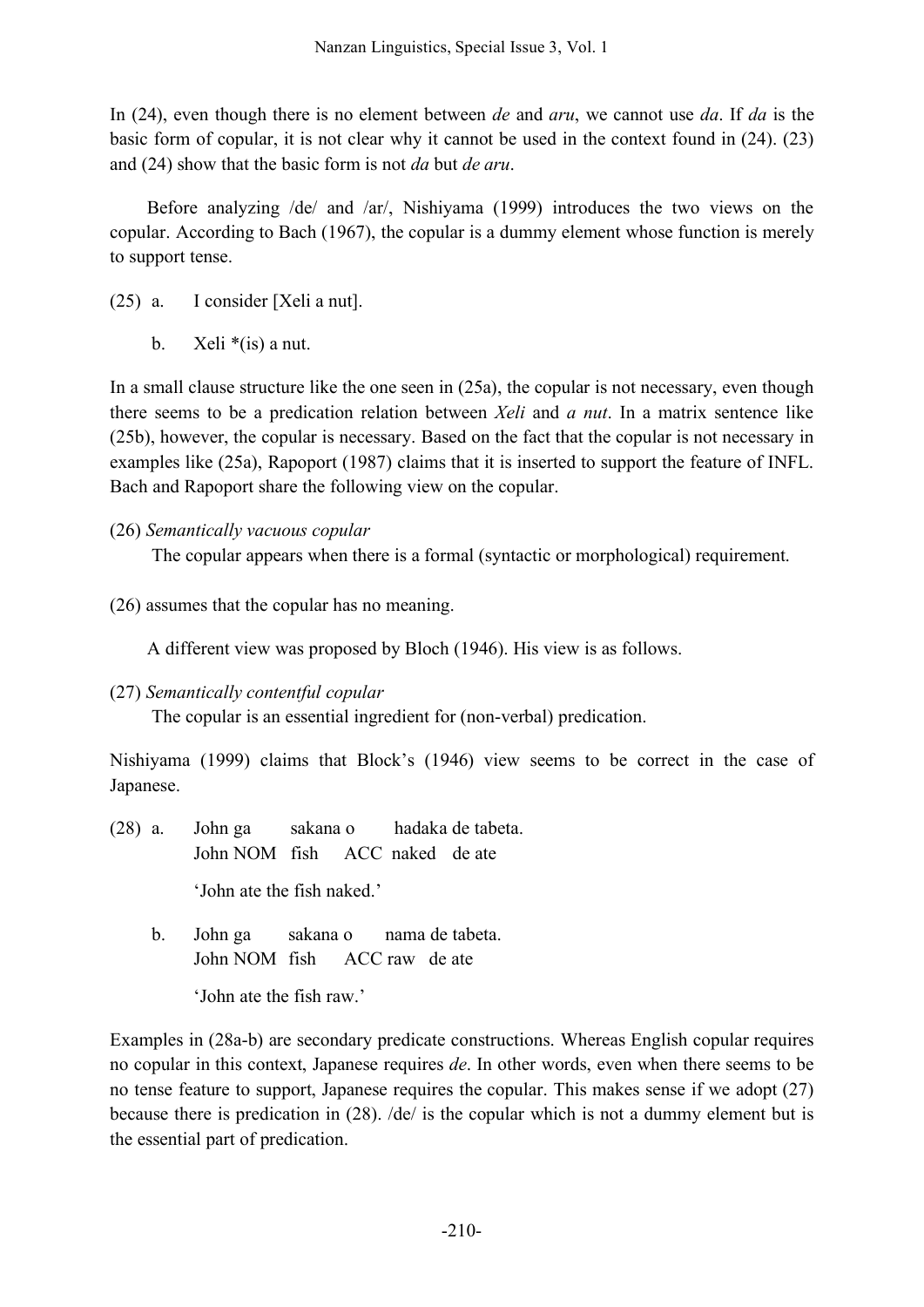What about /ar/, then? Nakayama (1988) and Urushibara (1993) analyze /ar/ as the copular as well. However, they adopt (26). That is, they assume that /ar/ has no semantic content and that its function is to support tense.

Nishiyama (1999) adopts Bloch's (1946) view and Bach's (and Rapoport's) view, and he refers to /de/ as the *predicative copular* and /ar/ as the *dummy copular*. Nishiyama proposes that the predicative copular projects Predicate Phrase in the sense of Bowers (1993).



Bowers' main claim is that whenever there is predication, there is a projection PredP. However, since Pred is usually null, it is hard to support this proposal empirically. The dummy copular projects VP, which is selected by  $T$ , and then supports the tense marker.<sup>2</sup>

These are the main points of Nishiyama's (1999) analysis. The Japanese copular *da* is derived from *de aru*. In the next subsection, Japanese sentences with *da* are analyzed in the framework of Higgins' (1979) classification.

- (i) a. Yama-ga taka-ku-mo ar-u. mountain-NOM high-ku-even be-PRES 'The mountain is even high.'
	- b. Yoru-ga sizuka-de-mo ar-u. night-NOM quiet-de-even be-PRES

'The night is even quiet.'

If we assume that (ib) is analyzed in the same way as (29), and that *ku* and *de* have the same status, /k/ in (ia) is also a copular. In this paper, we deal with only *da*.

<sup>&</sup>lt;sup>2</sup> Nishiyama (1999) analyzes the /k/ in Japanese adjectives as the copular based on examples like those shown below.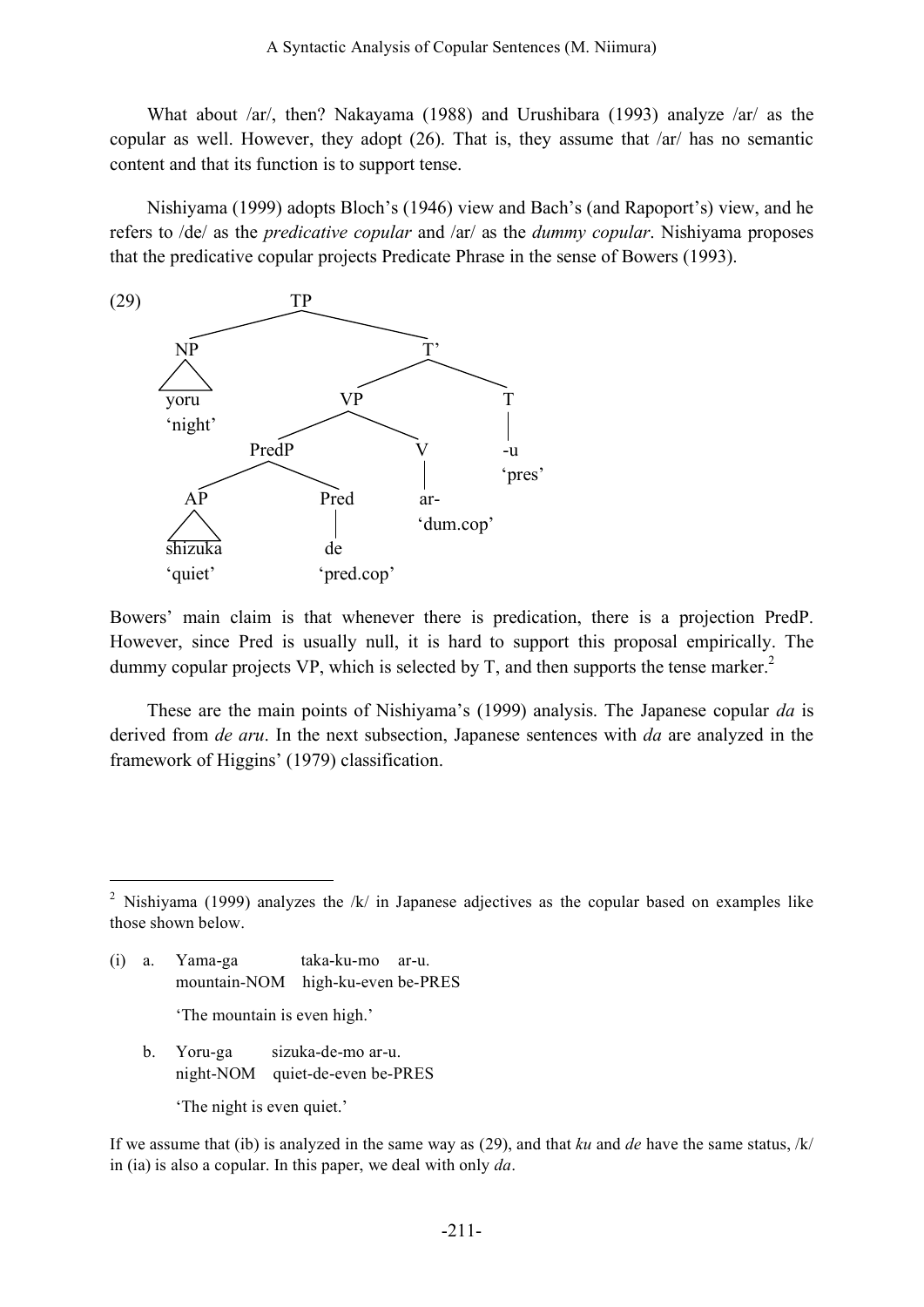# **2.2.2. Three types of copular sentences in Japanese**

Japanese copular sentences also have the properties Higgins' (1979) three types of sentences has discussed. Observe (30-32).

(30) Predicational sentence

a. John wa tetugakusya da. John TOP philosopher COP

'John is a philosopher.'

b. John wa sinsetu da. John TOP kind COP

'John is kind.'

(31) Specificational sentence

a. Ginkou goutou wa John da. bank robber TOP John COP

'The bank robber is John.'

b. Sono syousya wa watasi no ani da. this winner TOP I GEN brother COP

'The winner is my brother.'

# (32) Identificational sentence

a. Ano otoko wa Mary no ani da. that man TOP Mary GEN brother COP

'That man is Mary's brother.'

b. Asoko ni iru otokonohito wa Cambridge no sityou da. there LOC be man TOP Cambridge GEN mayor COP

'The man over there is the Mayor of Cambridge.'

(30) is predicational, (31) is specificational, and (32) is identificational. Do these sentences have the characteristics of the three sentential types proposed by Higgins (1979)?

In predicational sentences, we cannot reverse the order of subjects and complements, shown in (14). Complements in predicational sentence can follow *become* as in (17). Predicational sentences cannot be paraphrased by using *following*. Do Japanese counterparts have these features?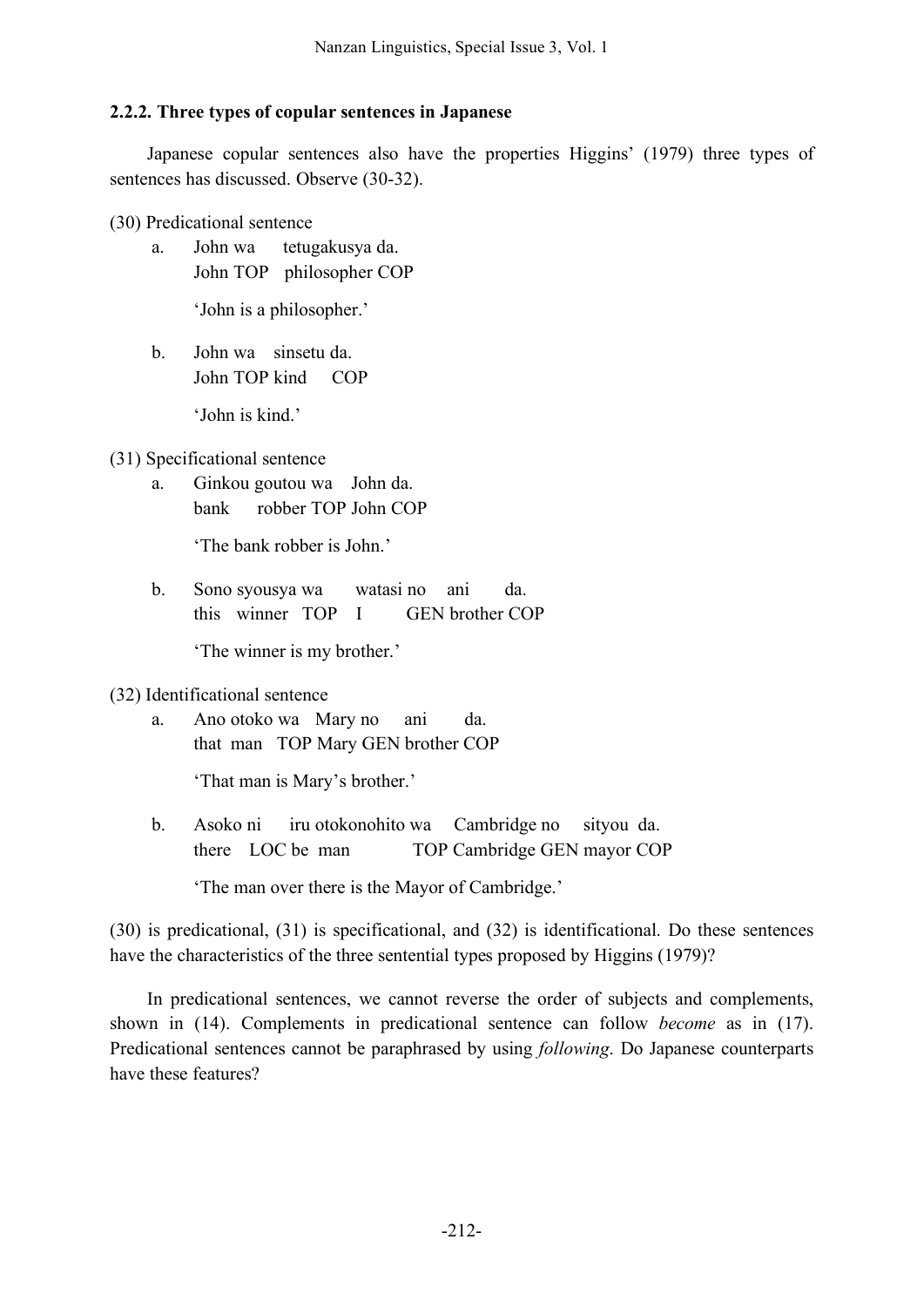(33) Predicational sentence

| a.             | John wa tetugakusya da.<br>John TOP philosopher COP                 |                                                               | $(=30)$                        |
|----------------|---------------------------------------------------------------------|---------------------------------------------------------------|--------------------------------|
| $\mathbf{b}$ . | *Tetugakusya ga John da.<br>philosopher NOM John COP                |                                                               | (reversed order)               |
| $\mathbf{c}$ . | tetugakusya ni natta.<br>John wa<br>John TOP philosopher COP became |                                                               | (complement of <i>become</i> ) |
| $d_{\cdot}$    | *Kaki<br>no<br>following COP person NOM John COP                    | mono ga John dearu : tetugakusya. (following )<br>philosopher |                                |

(33a) shows the characteristics of predicational sentences. (33b) is the version of it in which the order of the subject and the complement is reversed. This sentence is ungrammatical.<sup>3</sup> We can replace the copular in (33a) with *become* as in (33c). We cannot paraphrase (33a) to (33d) by using *following*. Thus, Japanese seems to have the equivalent of English predicational sentences.

Now, do Japanese sentences that qualify as specificational in terms of referentiality have the characteristics of English specificational sentences? In specificational sentences, we can reverse the order of subjects and complements as in (15), *become* cannot be used as in (18), and the paraphrase with *following* is possible as in (20).

(34) Specificational sentence

| a.             | Ginkou goutou wa John da.<br>robber TOP John COP<br>bank                     | $( = 31a)$                                       |
|----------------|------------------------------------------------------------------------------|--------------------------------------------------|
| $\mathbf{b}$ . | John ga ginkou goutou da.<br>John NOM bank robber COP                        | (reversed order)                                 |
| $\mathbf{c}$ . | *Ginkou goutou wa John ni<br>natta.<br>robber TOP John COP<br>hank<br>became | (complement of <i>become</i> )                   |
| d.             | Kaki<br>mono ga<br>no<br>following COP person NOM bank robber COP            | ginkou goutou dearu : John. (following )<br>John |

(34a) is a specificational sentence. We can reverse the order of the subject and complement in (34b), but we cannot use *naru*, as shown in (34c). The paraphrase with *following* is possible as in (34d). Thus, Japanese specificational sentences behave in the same way as their English counterparts.

<sup>&</sup>lt;sup>3</sup> When the subject *tetugakusya* is nonreferential, this sentence is ungrammatical.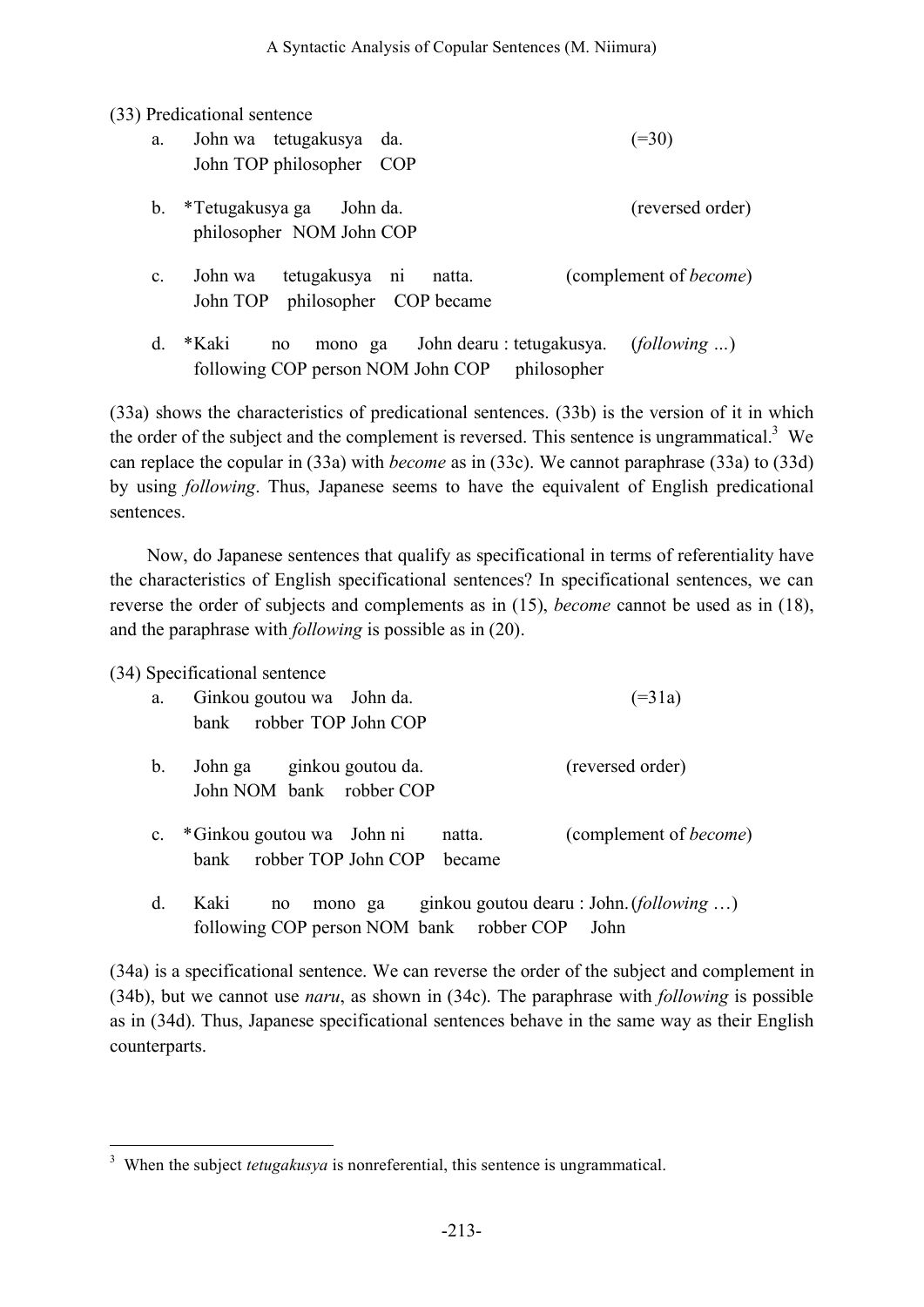Finally, let us look at Japanese identificational sentences. The characteristics of identificational sentences include: that the reversed order is possible, that the sentences do not allow *become* as the main verb, and that this type cannot be paraphrased with *following*.

(35) Identificational sentence

| a. Ano otoko wa Mary no ani da.                                      | $( = 32a)$       |
|----------------------------------------------------------------------|------------------|
| that man TOP Mary GEN brother COP                                    |                  |
| b. Mary no ani ga ano otoko da.<br>Mary GEN brother NOM that man COP | (reversed order) |

- c. \*Ano otoko wa Mary no ani ni natta. (complement of *become*) that man TOP Mary GEN brother COP became
- d. \* Kaki no mono ga ano otoko dearu: Mary no ani. (*the following* …) following COP person NOM that man COP Mary GEN brother

(35a) counts as an identificational sentence, based on the referential properties of the subject and the complement. (35b) in which the order of the subject and the complement is reversed is grammatical. The verb *naru* cannot be used in this type as in (35c). The paraphrase using *following* is not possible as shown in (35d).

The summary of (32-35) is shown in (36).

(36) Syntactic features of Japanese copular sentences

| Type of sentences         | test reversed order | complements<br>of become | paraphrase<br>with following |
|---------------------------|---------------------|--------------------------|------------------------------|
| Predicational sentence    | ∗                   | ЭK                       | ∗                            |
| Specificational sentence  | ОK                  | $\ast$                   |                              |
| Identificational sentence | Ж                   | *                        | $\ast$                       |

This chart parallels to English counterpart.

(21) Syntactic features of English copular sentences

| test                      | reversed order   complements |           | paraphrase     |
|---------------------------|------------------------------|-----------|----------------|
| Type of sentences         |                              | of become | with following |
| Predicational sentence    | ∗                            |           | ∗              |
| Specificational sentence  | ЭK                           | *         |                |
| Identificational sentence | ЭK                           | ∗         | ∗              |

Thus, Higgins' (1979) classification is applicable to Japanese.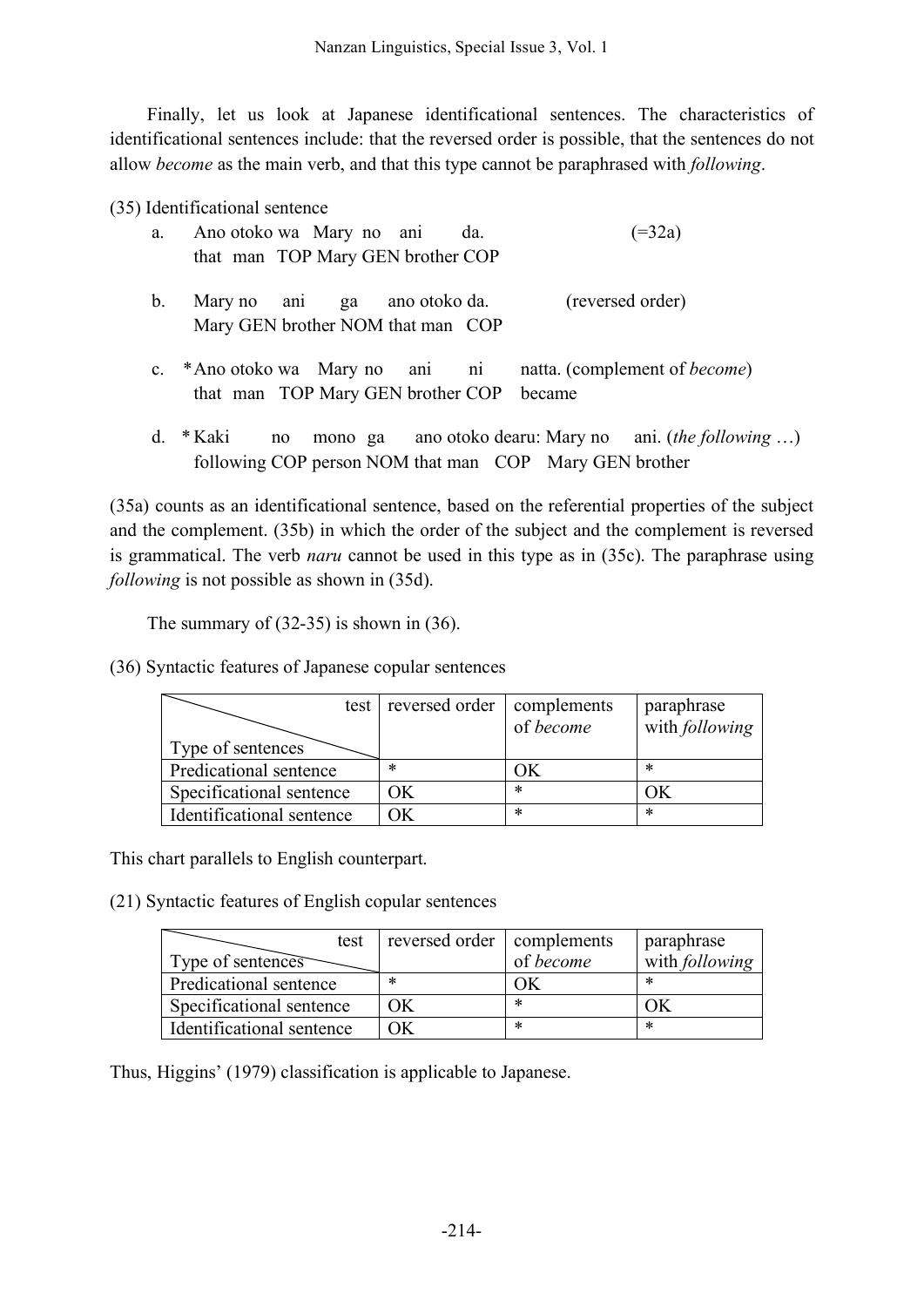#### **2.3. The Classification of Chinese Copular Sentences**

We showed that the classification proposed by Higgins (1979) applies to Japanese. What about other languages, then? Here, we take Chinese and show that the his classification is applicable to Chinese as well. In Chinese, *shi* is used to link subjects and complements. Following Tang (2000), I regard *shi* as copular. First, the examples which seem to be equivalent to Higgins' three sentential types are presented below.

(37) Predicational sentence

Zhangsan shi zhexuejia Zhangsan be philosopher

(38) Specificational sentence Neige shengzhe shi Zhangsan That winner be Zhangsan

(39) Identificational sentence Neige ren shi Zhangsan gege That man be Zhangsan brother

(37) is predicational, (38) is specificational, and (39) is identificational. Do these sentences have the characteristics of three sentential types observed by Higgins (1979)?

(40) Predicational sentence

| a.             | Zhangsan shi zhexuejia.<br>Zhangsan be philosopher                                     | $(=37)$                        |
|----------------|----------------------------------------------------------------------------------------|--------------------------------|
| $\mathbf b$ .  | *Zhexuejia shi Zhangsan.<br>philosopher be Zhangsan                                    | (reversed order)               |
| $\mathbf{c}$ . | Zhangsan dang zhexuejia.<br>Zhangsan become philosopher                                | (complement of <i>become</i> ) |
| d.             | shi Zhangsan: zhexuejia.<br>*Xialie<br>ren<br>following person be Zhangsan philosopher | (following )                   |

(40a) is a predicational sentence. First, (40b), in which the order of the subject and the complement is reversed, is ungrammatical. We can use *dang*, which is equivalent to *become*, in stead of *shi*, as in (40c). We cannot paraphrase (33a) to (33d). Thus, Chinese predicational sentences and English predicational sentences behave alike with respect to Higgins' diagnostics. The same holds for specificational sentences. Consider (41a).

(41) Specificational sentence

a. Neige shengzhe shi Zhangsan. (=38) that winner be Zhangsan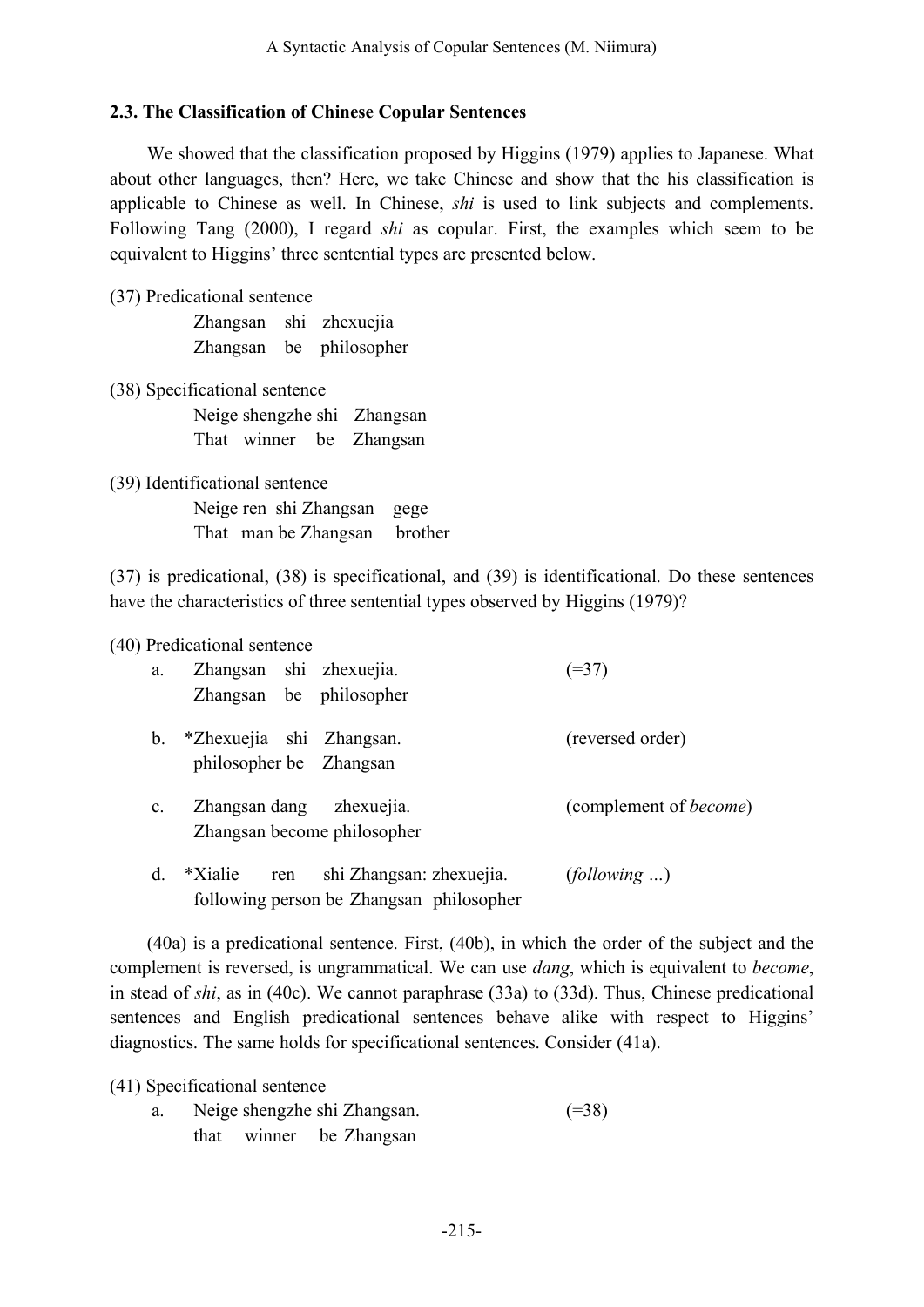| $\mathbf{b}$ . | Zhangsan   | shi neige shengzhe.                         | (reversed order)               |
|----------------|------------|---------------------------------------------|--------------------------------|
|                | Zhangsan   | be that winner                              |                                |
| $\mathbf{c}$ . |            | *Neige shengzhe dang Zhangsan.              | (complement of <i>become</i> ) |
|                |            | that winner become Zhangsan                 |                                |
| $d_{\cdot}$    | Xialie ren | shi neige shengzhe: Zhangsan. (following )  |                                |
|                |            | following person be that winner<br>Zhangsan |                                |

(41b), where the subject and the complement is reversed, is grammatical. The verb *dang* cannot be used as in (41c). The paraphrase using *following* is possible as in (41d). These facts show that Chinese specificational sentences also parallel their English counterparts. Finally. turn to identificational sentences. (42a) is a Chinese example of the relevant kind.

(42) Identificational sentence

| a.            | Neige ren shi Zhangsan gege.<br>that person be Zhangsan brother                                          | $(=39)$                        |
|---------------|----------------------------------------------------------------------------------------------------------|--------------------------------|
| $\mathbf b$ . | Zhagnsan gege shi neige ren.<br>Zhangsan brother be that person                                          | (reversed order)               |
|               | c. * Neige ren dang Zhangsan gege.<br>that person become Zhangsan brother                                | (complement of <i>become</i> ) |
|               | $d. * Xieli$<br>shi neige ren: Zhangsan gege.<br>ren<br>following person be that person Zhangsan brother | (following )                   |

(42b), where the subject and the complement is reversed, is grammatical. (42b) shows that the verb *dang* cannot be used. The paraphrase using *following* is impossible as in (42d).

The summary of the data discussed in (40-42) is shown in (43).

(43) Syntactic features of Chinese copular sentences

| Type of sentences         | test reversed order complements | of become | paraphrase<br>with following |
|---------------------------|---------------------------------|-----------|------------------------------|
| Predicational sentence    | ∗                               |           | ∗                            |
| specificational sentence  | ΟK                              | ∗         |                              |
| identificational sentence | ЭK                              | ∗         | ∗                            |

This chart parallels to the English chart, repeated below. Thus, Higgins' (1979) classification is also applicable to Chinese.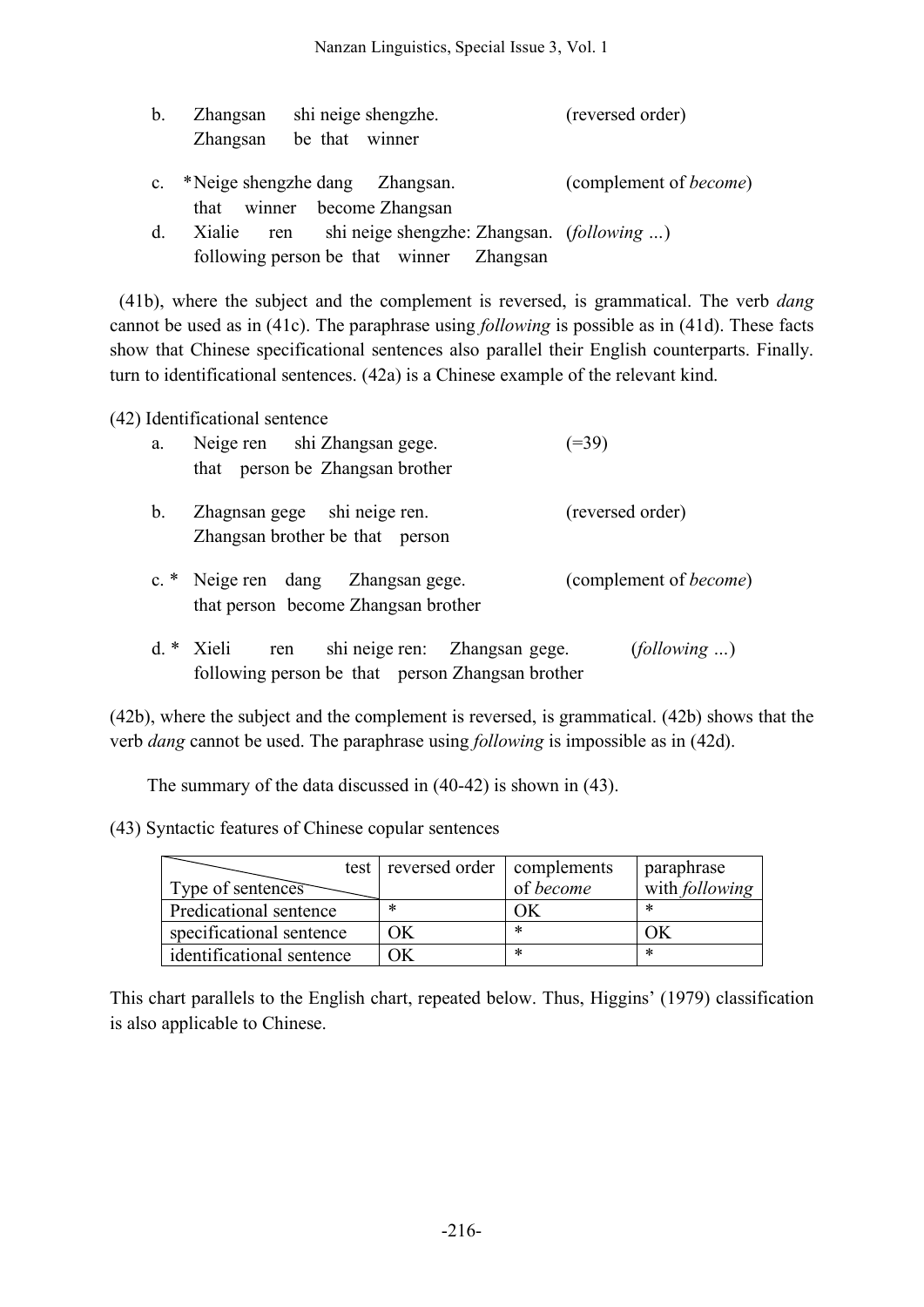(21) Syntactic features of English copular sentences

| Type of sentences         | test reversed order complements | of become | paraphrase<br>with following |
|---------------------------|---------------------------------|-----------|------------------------------|
| Predicational sentence    | ∗                               |           | ∗                            |
| Specificational sentence  | ЭK                              | *         |                              |
| Identificational sentence |                                 | $\ast$    | ∗                            |

So far, we have looked at the classification of copular sentences proposed by Higgins (1979) are applicable to Japanese and Chinese. These facts show that this classification is universal.

In the next section, we turn to the phenomenon of copular omission. Is there any similarity between Japanese and English as to copular omission? If there are some differences, why is it so? Before making a comparative study, we will see a generalization about where copular can be omitted in English. Then, we will examine the case where Japanese copular is omitted, and based on the arguments there, we will draw a generalization on Japanese copular omission.

#### **3. The Generalization about Copular Omission**

In this section, the contexts where the copular is dropped are described. We examine the data concerning copular omission in matrix clauses and embedded clauses in English and Japanese. First, the copular omission in English is discussed in 3.1. Japanese copular omission is discussed in 3.2. Second, Japanese embedded clauses are different from English ones with respect to Case marking. Relevant examples closely examined in 3.2. In order to capture the difference between the two languages, we will look at Tanaka's (2002) analysis of Japanese embedded clauses.

#### **3.1. The Contexts of Copular Omission in English**

First, let us consider the contexts of copular omission in English. (44) and (45) are from Rothstein (1995).

| $(44)$ a. |                | The winner $*(is)$ a good runner.            | (predicational sentence)    |
|-----------|----------------|----------------------------------------------|-----------------------------|
|           | b <sub>1</sub> | The winner $*(is)$ Mary.                     | (specificational sentence)  |
|           | $\mathbf{c}$ . | That woman $*(is)$ Mary.                     | (identificational sentence) |
| $(45)$ a. |                | I consider the winner (to be) a good runner. | (predicational sentence)    |
|           | $\mathbf b$ .  | I consider the winner $*($ to be) Mary.      | (specificational sentence)  |
|           | c.             | I consider that woman *(to be) Mary.         | (identificational sentence) |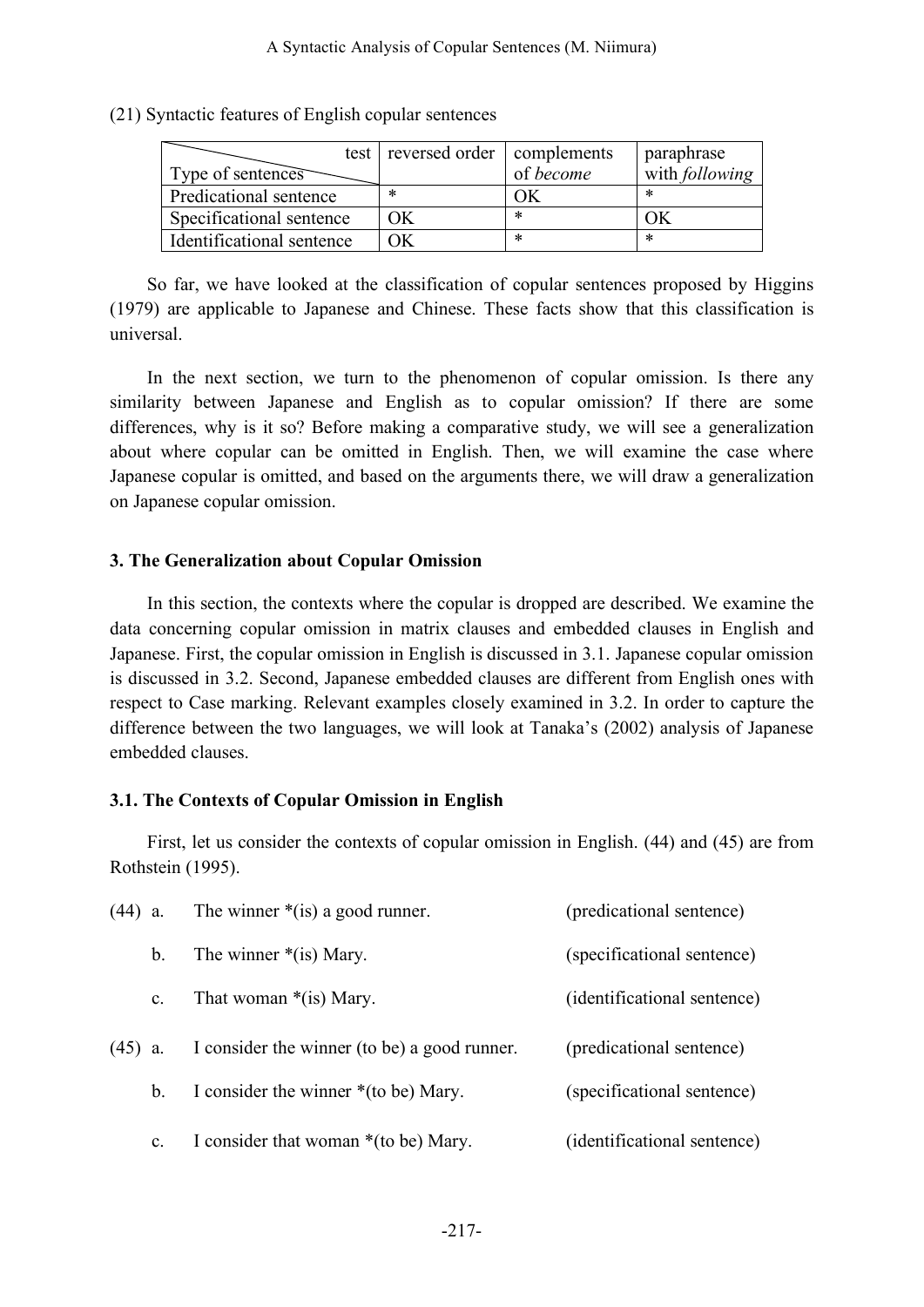(44a) and (45a) are predicational, (44b) and (45b) are specificational, and (44c) and (45c) are identificational. (44) shows that copular omission is not possible in matrix clauses in any sentential type. However, in embedded clause, as can be seen in (45), the copular can be deleted only in predicational sentences. The reason is discussed in the next section based on the theory of predication proposed by Rothstein (1999). The generalization concerning copular omission in English is shown in (46).

- (46) a. In matrix clauses, copular omission is impossible.
	- b. In embedded clauses, copular omission is possible only in predicational sentences.

Copular omission in matrix clauses is discussed in section 5. In the next subsection, the contexts of copular omission in Japanese are examined.

## **3.2. The Contexts of Copular Omission in Japanese**

In this subsection, we propose a generalization concerning the contexts where copular omission is possible in Japanese. First, the contexts of copular omission in matrix clauses are described in 3.2.1. Then, the contexts of copular omission in embedded clauses are described in 3.2.2. In the case of embedded clauses, we find a difference between Japanese and English. One example is shown below.

(47) a. I believe that he is smart.

b. Taroo wa [Hanako no goukaku ga/ o totemo uresii to] Taroo TOP Hanako GEN pass NOM/ACC very glad COMP omot-teiru (rasii). think-PROG seem

'Taroo is glad for Hanako's success in the examination.'

In English example (47a), only nominative Case is assigned to the subject in the embedded tensed clause. On the other hand, in Japanese example (47b), accusative Case as well as nominative Case can be assigned to the subject in the embedded tensed clauses. The difference between Japanese and English with respect to Case marking will be taken up by examining Tanaka's (2002) analysis of raising to object out of CP.

#### **3.2.1. The contexts of copular omission in Japanese matrix clauses**

How is the copular omission in matrix clauses in Japanese? The contexts are described in the following manner, based on Higgins' (1979) classification.

- (48) The copular omission in matrix clauses
	- a. John wa tetugakusya (da). (Predicational sentence)
		- John TOP philosopher COP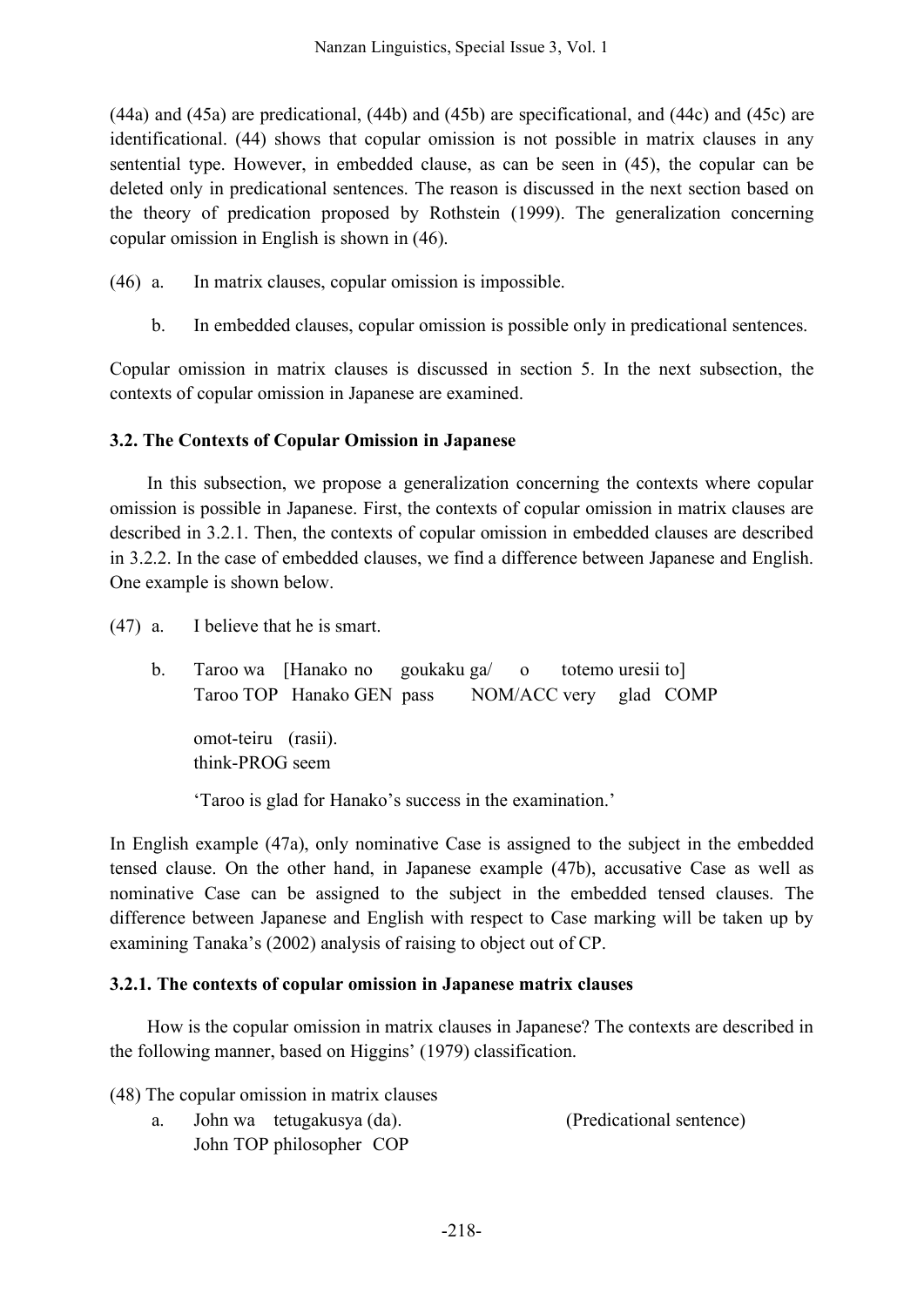| b. Ginkou goutou wa John $?$ (da). | (Specificational sentence)  |
|------------------------------------|-----------------------------|
| bank robber TOP John COP           |                             |
| c. Ano otoko wa Mary no ani ?(da). | (Identificational sentence) |
| that man TOP Mary GEN brother COP  |                             |

(48a) is predicational, (48b) is specificational, and (48c) is identificational. The copular can be omitted in any sentential type.

#### **3.2.2. The contexts of copular omission in Japanese embedded clauses**

Before looking at the data concerning Japanese embedded clause copular omission, we have to clarify the difference between Japanese embedded clauses and English embedded clauses. The problem is whether Japanese has the structure equivalent to the one that the English Exceptional Case Marking (ECM) construction has. <sup>4</sup> Traditionally, the Japanese counterparts of the English sentences given in (49) have been thought to be sentences like (50) or (51).

- (49) a. I believe / consider that he is smart.
	- b. I believe / consider him to be smart.
- (50) a. Taroo wa [Hanako no goukaku ga/ o totemo uresii to] Taroo TOP Hanako GEN pass NOM/ACC very glad COMP

omot-teiru. think-PROG

'Taroo is glad for Hanako's success in the examination.'

b. Taroo wa [Hanako no goukaku \*ga/ o totemo uresiku] Taroo TOP Hanako GEN pass NOM/ACC very glad

omot-teiru. think-PRG

 <sup>4</sup> Exceptional Case marking construction refers to sentences like (i).

<sup>(</sup>i) John believes  $\lceil$ <sub>IP</sub> her to be happy].

Since *to* does not assign Case, the verb *believe* in the main clause assigns accusative Case to the subject in IP.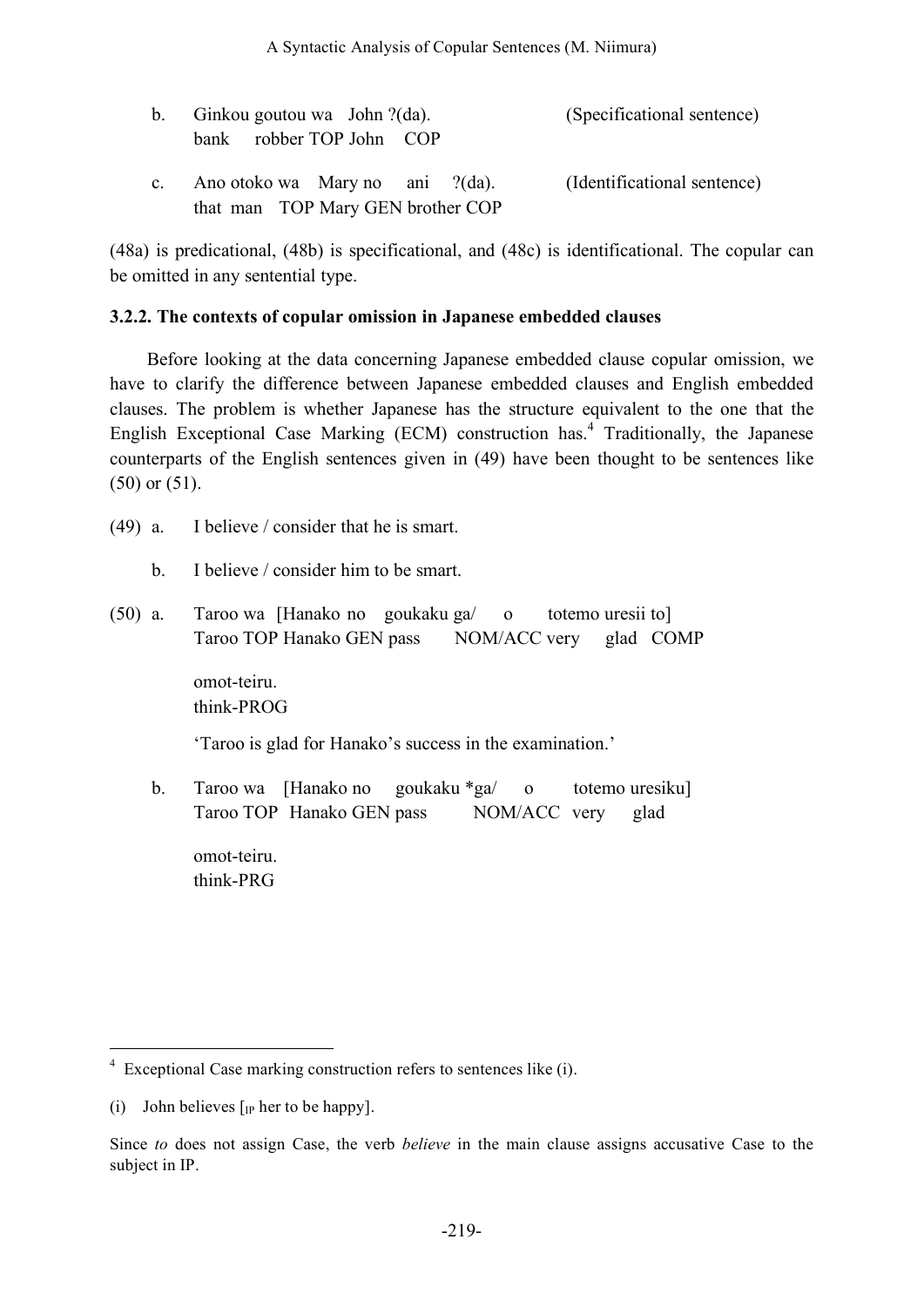(51) a. Hanako wa [Taroo no narenaresii taido ga/ o meiwaku da to] Hanako TOP Taroo GEN familiar manner NOM/ACC annoyance COP COMP

> omot-teiru. think-PROG

'Hanako finds Taroo's old pals act annoying.'

b. Hanako wa [Taroo no narenaresii taido \*ga/ o meiwkau ni] Hanako TOP Taroo GEN familiar manner NOM/ACC annoyance COP

omot-teiru. think-PROG

Comparing the English examples in (49) and the Japanese examples in (50) and (51), we find a difference in embedded clauses. In Japanese, accusative Case can be assigned not only to the subject in non-tensed clauses, but also to the subject in tensed clauses. Accusative Case is assigned to the subject of the embedded clause in (50a). Nominative Case is also assigned. In the case of non-tensed clauses like the one in (50b), only accusative Case is assigned, similarly to what happens in English. Kuno (1976) proposes and Tanaka (2002) defends the 'Rasing to Object (RTO)' analysis for the construction exemplified by (51).

#### **3.2.2.1. Tanaka's (2002) analysis of Japanese embedded clauses**

The Japanese sentences in (52) are equivalent. The difference between them lies in the case of the complement subject: nominative Case in (52a) and accusative Case in (52b).

| $(52)$ a. | John ga                            | Bill ga baka da to |  | omot-teiru.                                |
|-----------|------------------------------------|--------------------|--|--------------------------------------------|
|           |                                    |                    |  | John NOM Bill NOM fool COP COMP think-PROG |
|           | 'John thinks that Bill is a fool.' |                    |  |                                            |

b. John ga Bill o baka da to omot-teiru. John NOM Bill ACC fool COP COMP think-PROG

Kuno (1976) argues that the complement subject in (52b) is raised to the matrix clause. His arguments are shown below.

- (53) a. \*John ga [Bill ga orokanimo tensai da to] omot-teiru. John NOM Bill NOM stupidly genius COP COMP think-PROG 'Stupidly, John thinks that Bill is a genius.'
	- b. John ga Bill o<sub>i</sub> orokanimo [t<sub>i</sub> tensai da to] omot-teiru. John NOM Bill ACC stupidly genius COP COMP think-PROG

First, the matrix adverb can be placed after the accusative complement subject (53b), but not after the nominative complement subject (53a). Since the matrix adverb in (53b) follows the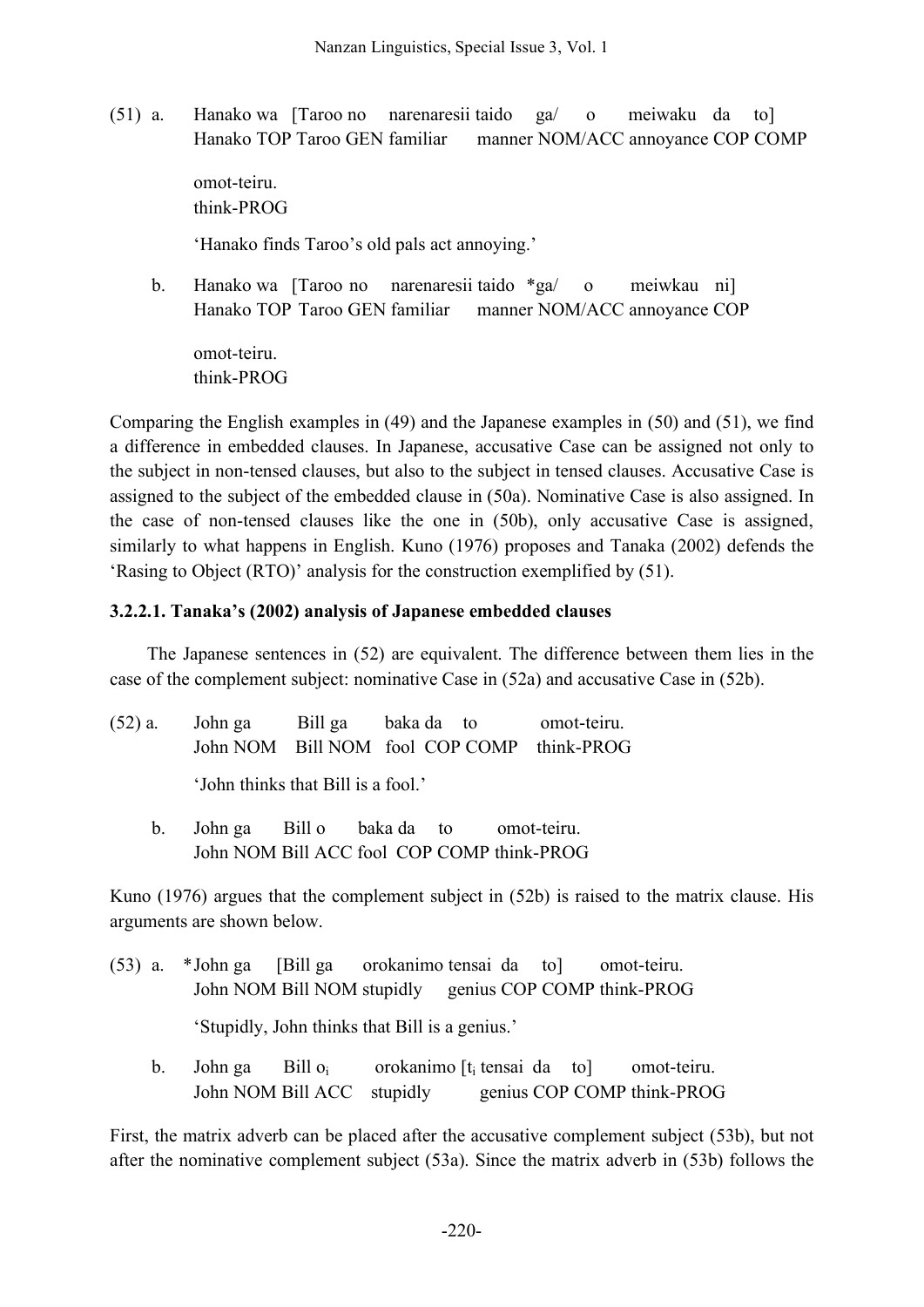complement subject, the complement subject in this example must be a matrix constituent.

Second, Japanese does not allow long distance scrambling of a subject noun phrase.<sup>5</sup>

(54) Bill gai John ga [ti baka da to ] omot-teiru Bill NOM John NOM fool COP COMP think-PROG 'Bill<sub>i</sub>, John thinks that  $t_i$  is a fool.'

However, the raised object in (52b) can undergo scrambling.

(55) Bill oi John ga [ti baka da to] omot-teiru. Bill ACC John MON fool COP COMP think-PROG 'Bill<sub>i</sub>, John thinks of  $t_i$  as a fool.'

This shows that the complement subject is a matrix constituent.

Third, (56) shows that pronouns in Japanese are subject to Condition B.

- (56) a.  $*$ John ga<sub>i</sub> kare o<sub>i</sub> hihansita. John NOM he ACC criticized 'John<sub>i</sub> criticized him<sub>i</sub>.'
	- b. ?John gai [kare gai baka da to] omot-teiru. John NOM he NOM fool COP COMP think-PROG 'Johni thinks that hei is a fool.'

Binding Theory is shown in (57).

 $<sup>5</sup>$  Long distance scrambling is like (i).</sup>

(i) a. Syukudai-oi [sensei-wa [Yoshio-ga ei mou teisyutusita-to ] omot-teita] homework-ACC teacher-TOP Yoshio-NOM already submitted-COMP think-Prog-Past

'The teacher though that Yoshio had already submitted the homework.'

b. Sono mati-ni<sub>i</sub>, [Yano-wa [Akemi-ga e<sub>i</sub> ima-demo sundeiru-to] sinzi-takat-ta]. that town-LOC Yano-TOP Akemi-NOM now-even live-COMP believe-want-Past

'Yano wanted to believe that Akemi was living in the town.'

Scrambling found in (i) is different from short distance scrambling in some respects. First, a break is not obligatory in short distance scrambling, but a break is obligatory in (ia, b). Second, long distance scrambling needs contrastive meanings.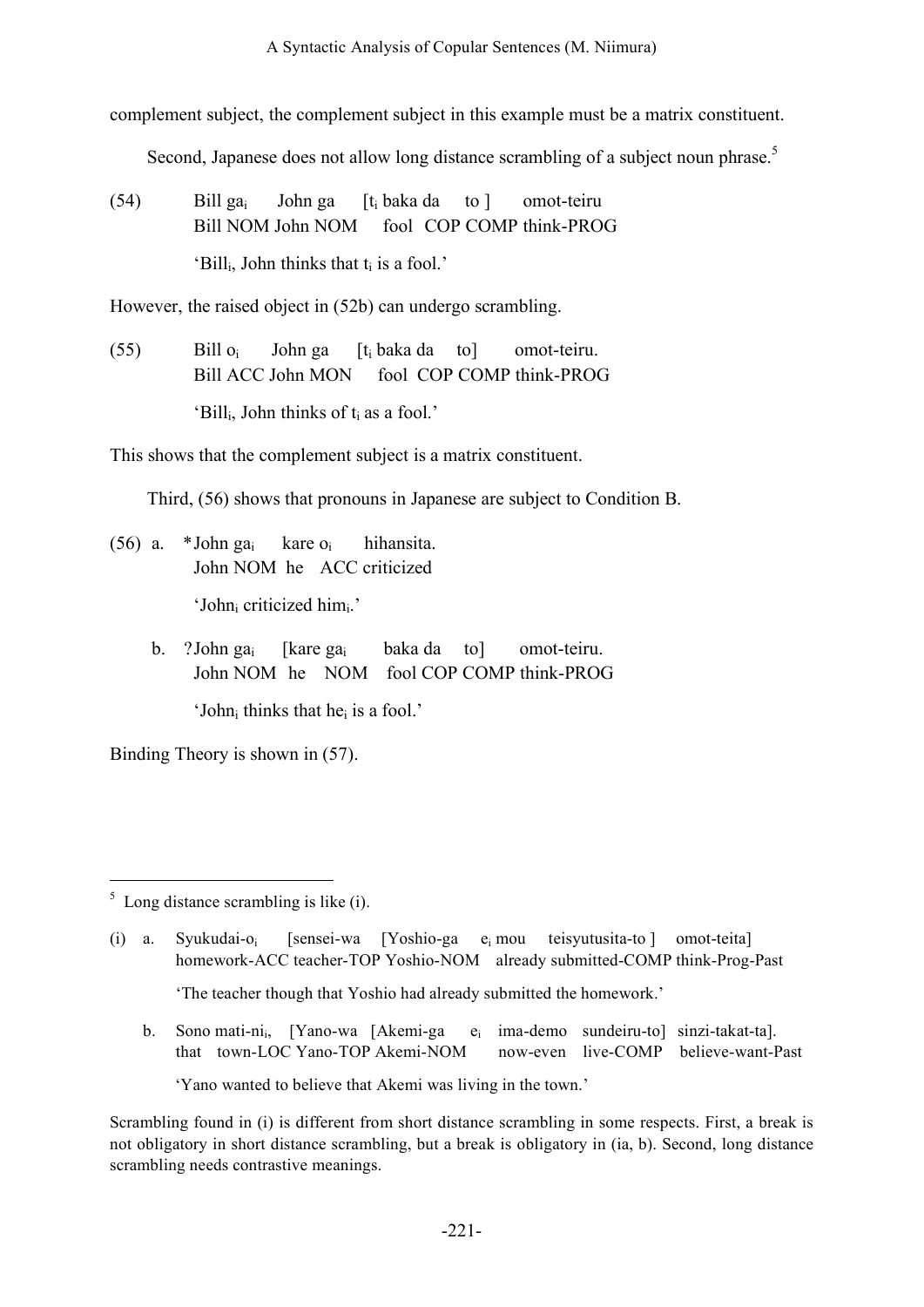(57) A. An anaphor must be bound in its binding domain.

B. A pronominal must be free in its binding domain.

C. An R-expression must be free.

Since pronouns must be free in their binding domain, (56b) is ungrammatical. In (56b), however, *kare* in CP can take *John* as its antecedent.

(58) \*John ga<sub>i</sub> kare o<sub>i</sub>  $[t_i$  baka da to omot-teiru. John NOM he ACC fool COP COMP think-PROG 'John<sub>i</sub> thinks of him<sub>i</sub> as a fool.'

Pronominal RTO complement subject, in contrast, cannot be coreferential with the matrix subject, as shown in (58).

Based on these facts, Kuno (1976) concludes that RTO is applied in sentences like (52b). (52a) and (52b) are analyzed as in (59a) amd (59b), respectively.

(59) a. John ga [Bill ga baka da to] omot-teiru. John NOM Bill NOM fool COP COMP think-PROG

'John thinks that Bill is a fool.'

b. John ga Bill  $o_i$   $[t_i$  baka da<sub>i</sub> to mot-teiru. John NOM Bill ACC fool COP COMP think-PROG

Tanaka (2002) presents additional data supporting RTO. His additional argument for RTO is based on the Proper Binding Condition (PBC) in (60).

- (60) Proper Binding Condition (PBC) Traces must be bound.
- (61) a. John-ga [Bill-ga sono hon-o katta-to] itta. John-NOM Bill-NOM the book-ACC bought-COMP said 'John said that Bill bought the book.'
	- b. Sono hon-o<sub>i</sub> John-ga [Bill-ga t<sub>i</sub> katta-to] itta. the book-ACC John-NOM Bill-NOM bought-COMP said 'The book $_{i}$ , John said that Bill bought  $t_{i}$ .'
	- c. [Bill-ga sono hon-o katta-to] John-ga t<sub>i</sub> itta. Bill-NOM the book-ACC bought-COMP John-NOM said '[That Bill bought the book] $_{i}$ , John said  $t_{i}$ .'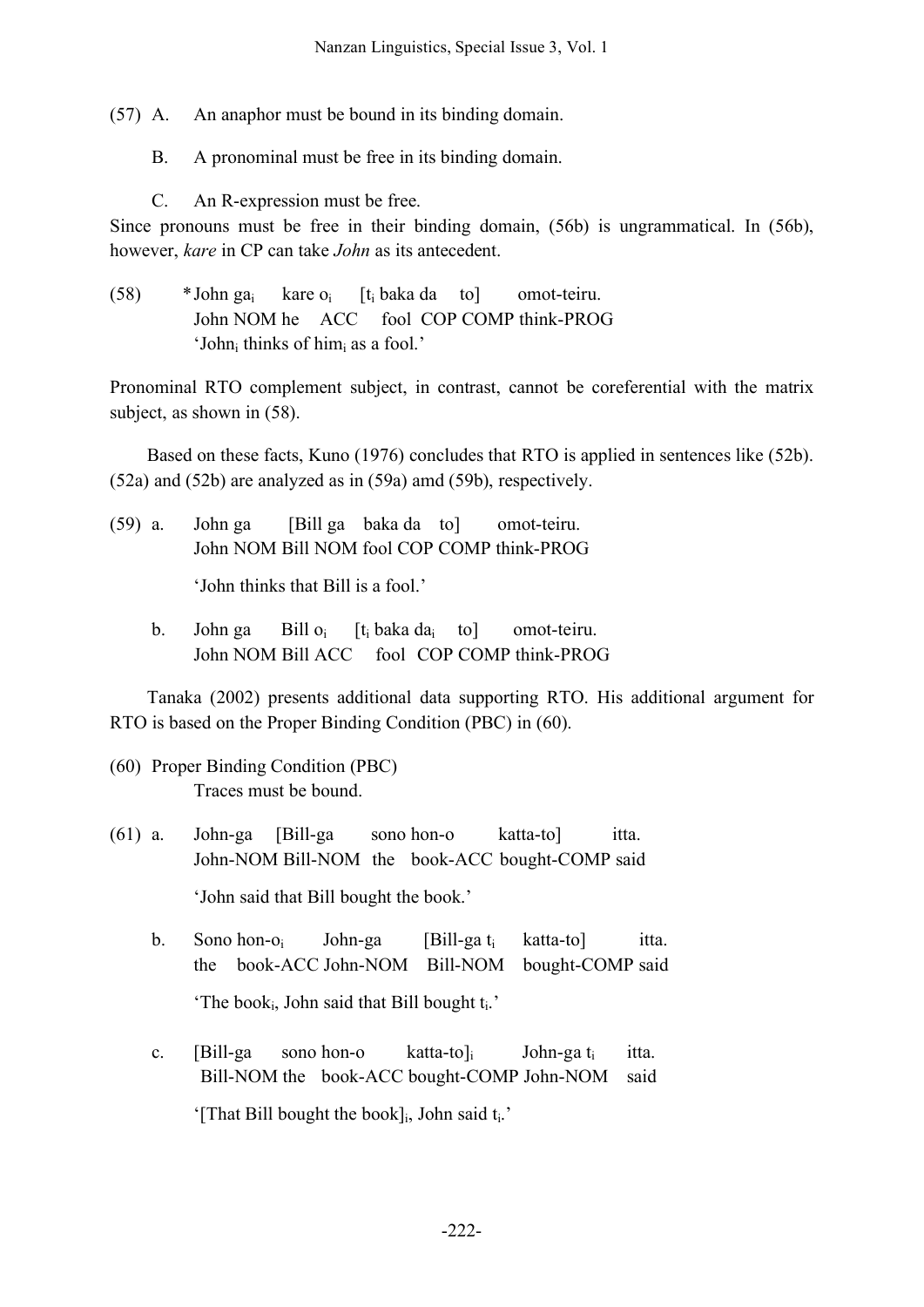d. \*[[Bill-ga t<sub>i</sub> katta-to]<sub>i</sub> [sono hon-o<sub>i</sub> [John-ga t<sub>i</sub> itta]]]. Bill-NOM bought-COMP the book-ACC John-NOM said

'[That Bill bought  $t_i$ ]<sub>i</sub>, the book<sub>i</sub>, John said  $t_i$ .'

(61a) has a complement clause. In (61b) the complement object is scrambled. In (61c) the complement clause is scrambled. The grammaticality of these sentences shows that (61d) is ungrammatical due to the illicitness of scrambling of the embedded CP. Its ungrammaticality follows from the PBC. If scrambling involves adjunction to IP/TP,  $t_i$  in (61d) fails to be c-commanded by the scrambled object. With this in mind, consider (62).

(62) 
$$
* [t_i \text{ baka-da-to}]_j
$$
 John-ga Bill-o<sub>i</sub> to not-teiru.   
\n601-COP-COMP John-NOM Bill-ACC think-PROG

'[ $t_i$  as a fool]<sub>i</sub>, John thinks of Bill<sub>i</sub>  $t_i$ .'

In (62), the complement clause is scrambled to sentence-initial position. The ungrammaticality of (62), like that of (61d), follows from the PBC.

These facts all support the RTO analysis. In Japanese embedded tensed clauses, accusative Case can be assigned to the subjects. This is explained by the RTO analysis. In the next subsection, we will look at the data of copular omission in embedded clauses in Japanese.

#### **3.2.2.2. Copular omission in Japanese embedded clauses**

In Japanese embedded sentences, it is possible to assign nominative Case and accusative Case to the subject. We have to consider two patterns.

(63) Embedded clause (verb: think) nominative Case assignment

a. Boku-wa [John-ga tetugakusya-\*(da)-to] omot-teiru. I-TOP John-NOM philosopher-COP-COMP think-PROG

'I think that John is a philosopher.'

b. Boku-wa [ginkou-goutou-ga John-\*(da)-to] omot-teiru. I-TOP bank-robber-NOM John-COP-COMP think-PROG

'I think that the bank robber is John.'

c. Boku-wa [ano okoto-ga Mary-no ani-\*(da)-to] omot-teiru. I-TOP that man-NOM Mary-GEN brother-COP-COMP think-PROG

'I think that the man is Mary's brother.'

(64) Embedded clause (verb: think) accusative Case assignment

a. Boku-wa John- $o_i$  [t<sub>i</sub> tetugakusya-(da)-to] omot-teiru. I-TOP John-ACC philosopher-COP-COMP think-PROG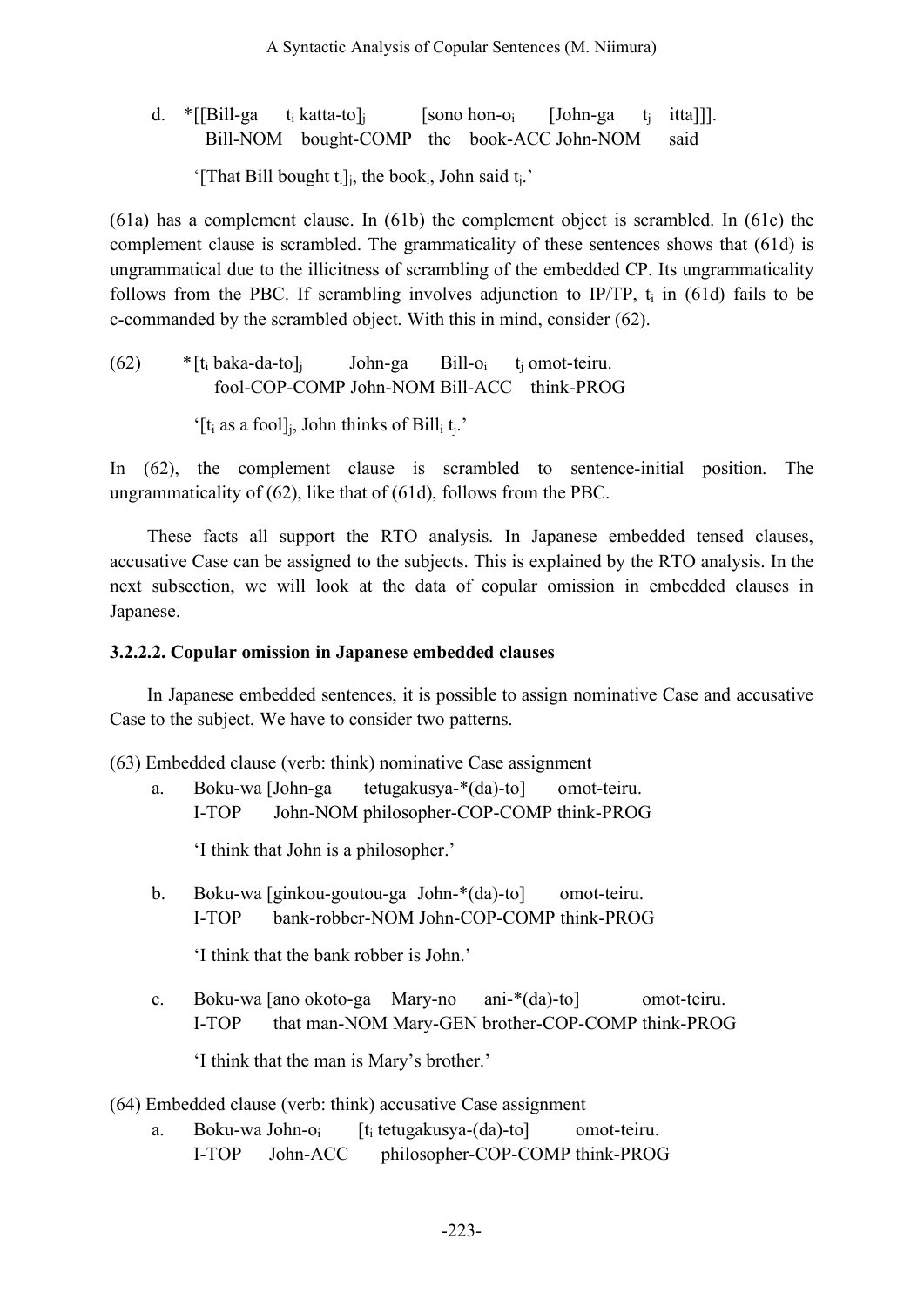- b. Boku-wa ginkou-goutou-o<sub>i</sub> [t<sub>i</sub> John-??(da)-to] omot-teiru. I-TOP bank-robber-ACC John-COP-COMP think-PROG
- c. Boku-wa ano otoko-oi [ti Mary-no ani-??(da)-to] omot-teiru. I-TOP that man-ACC Mary-GEN brother-COP-COMP think-PROG

(63) and (64) contain embedded sentences under the verb  $omou$ <sup>6</sup>. In (63), nominative Case is assigned to the complement subject. In (64), accusative Case is assigned to the complement subject. (64) is an RTO construction. When nominative Case is assigned as in (63), the copular cannot be deleted. On the other hand, when accusative Case is assigned like (64), the copular can be deleted in predicational sentence.

The generalization concerning the contexts of copular omission in Japanese is in (65).

- (65) a. In matrix clauses, the copular can be omitted.
	- b. In embedded clauses, the copular can be omitted where the sentence undergoes RTO and the sentence is a predicational sentence.

a. Boku-wa [John-ga tetugakusya-\*(da)-to] minasi-teiru. I-TOP John-NOM philosopher-COP-COMP consider-PROG

'I consider John to be a philosopher.'

b. Boku-wa [ginkou-goutou-ga John-\*(da)-to] minasi-teiru. I-TOP bank-robber-NOM John-COP-COMP consider-PROG

'I consider the bank robber to be John.'

c. Boku-wa [ano okoto-ga Mary-no ani-\*(da)-to] minasi-teiru. I-TOP that man-NOM Mary-GEN brother-COP-COMP consider-PROG

'I consider the man to be Mary's brother.'

(ii) Embedded clause (verb: think) accusative Case assignment

- a. Boku-wa John- $o_i$  [t<sub>i</sub> tetugakusya-(da)-to] minasi-teiru. I-TOP John-ACC philosopher-COP-COMP consider-PROG
- b. Boku-wa ginkou-goutou-o<sub>i</sub>  $[t_i]$  John-??(da)-to] minasi-teiru. I-TOP bank-robber-ACC John-COP-COMP consider-PROG
- c. Boku-wa ano-otoko-oi [ti Mary-no ani-??(da)-to] minasi-teiru. I-TOP that-man-ACC Mary-GEN brother-COP-COMP consider-PROG

*Minasu* differs from *omou* in that it does not allow nominative Case assignment even with the copular. That is, this does not have the syntax shown in (59a). What is important here is that there is a grammaticality difference among the sentential types.

 <sup>6</sup> We present another example using the verb *minasu*.

<sup>(</sup>i) Embedded clause (verb: consider) nominative Case assignment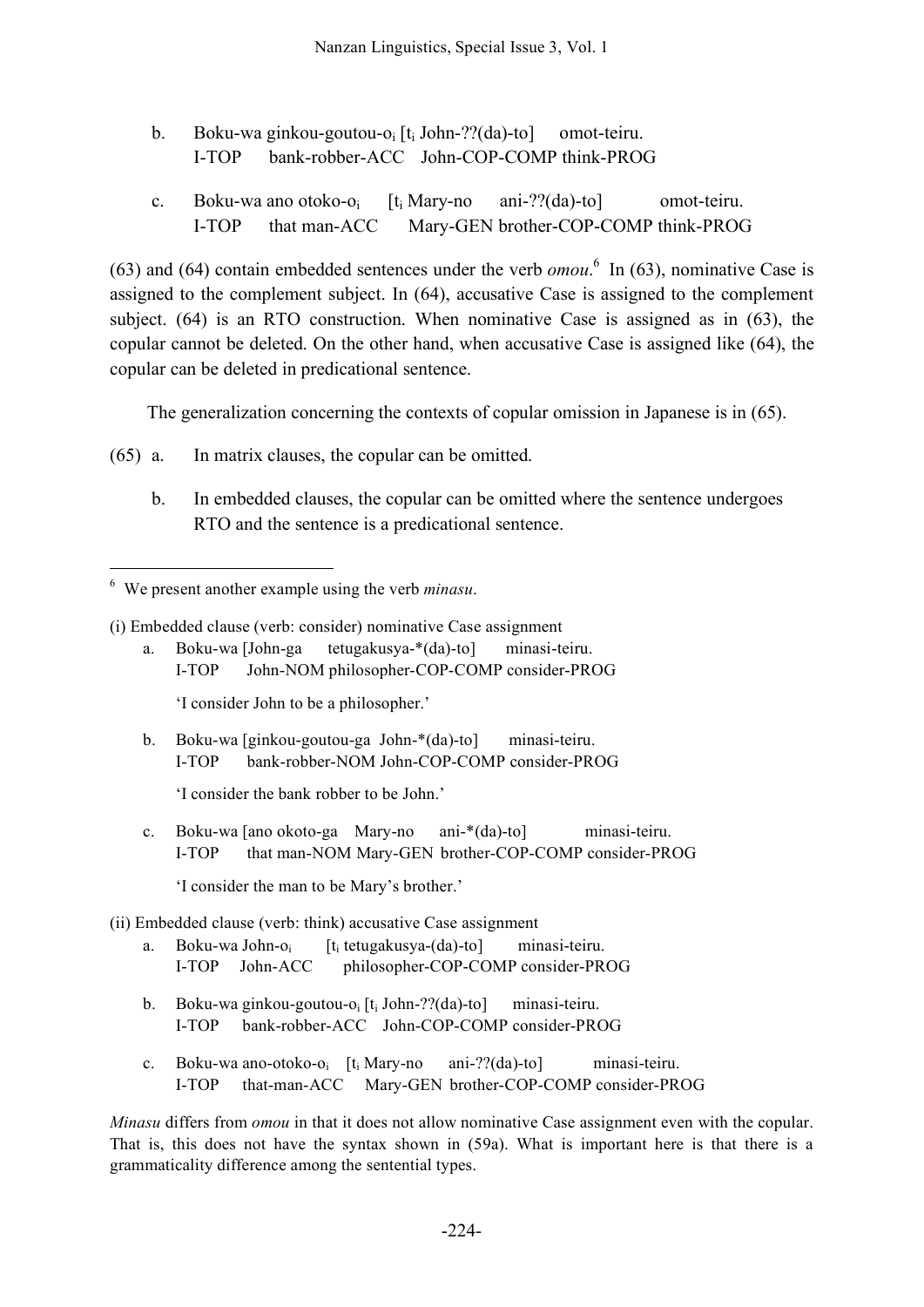In this section, we proposed a generalization about the contexts where the copular can be omitted. In the next section, we will give an explanation for the generalization about embedded clause copular omission, based on Rothstein's (1995) analysis of predication relation. The copular omission in matrix clause is discussed in section 5.

#### **4. The Analysis of Copular Omission in Embedded Clauses**

Comparing Japanese and English, we find a clear difference with respect to matrix clause copular omission. While copular omission is not possible in any sentence type in English matrix clauses, it is possible in any sentence type in the Japanese counterparts.

| $(66)$ a. |                | John $*(is)$ a student.                                                                          | (Predicational sentence)    |
|-----------|----------------|--------------------------------------------------------------------------------------------------|-----------------------------|
|           | b.             | The bank robber $*(is)$ John Smith.                                                              | (Specificational sentence)  |
|           | $\mathbf{c}$ . | That man $*(is)$ Mary's brother.                                                                 | (Identificational sentence) |
| $(67)$ a. |                | John wa tetugakusya (da).<br>John TOP philosopher COP                                            | (Predicational sentence)    |
|           | $\mathbf{b}$ . | Ginkou goutou wa John ?(da).<br>robber TOP John COP<br>bank                                      | (Specificational sentence)  |
|           | $c_{\cdot}$    | Ano otoko wa Mary no ani ?(da). (Identificational sentence)<br>that man TOP Mary GEN brother COP |                             |

The sentences in (66) are examples of English. The copular cannot be deleted in any sentences. In the Japanese sentences given in (67), however, the copular can be deleted. The contrast between (66) and (67) clearly shows that Japanese and English differ from each other with respect to main clause copular omission.

Then, What about embedded clauses?

| $(68)$ a.   | I consider the winner (to be) a good runner. | (Predicational sentence)    |
|-------------|----------------------------------------------|-----------------------------|
| h           | I consider the winner $*(to be)$ Mary.       | (Specificational sentence)  |
| $c_{\cdot}$ | I consider that man $*($ to be) John.        | (Identificational sentence) |

In the case of English, only predicational sentences in ECM allow copular omission. In specificational sentences and identificational sentences, omission is not possible. In Japanese, when nominative Case is assigned to the complement subject, omission is impossible, whereas when accusative Case is assigned to the subject, that is when RTO is applied, copular omission becomes possible in a certain environment.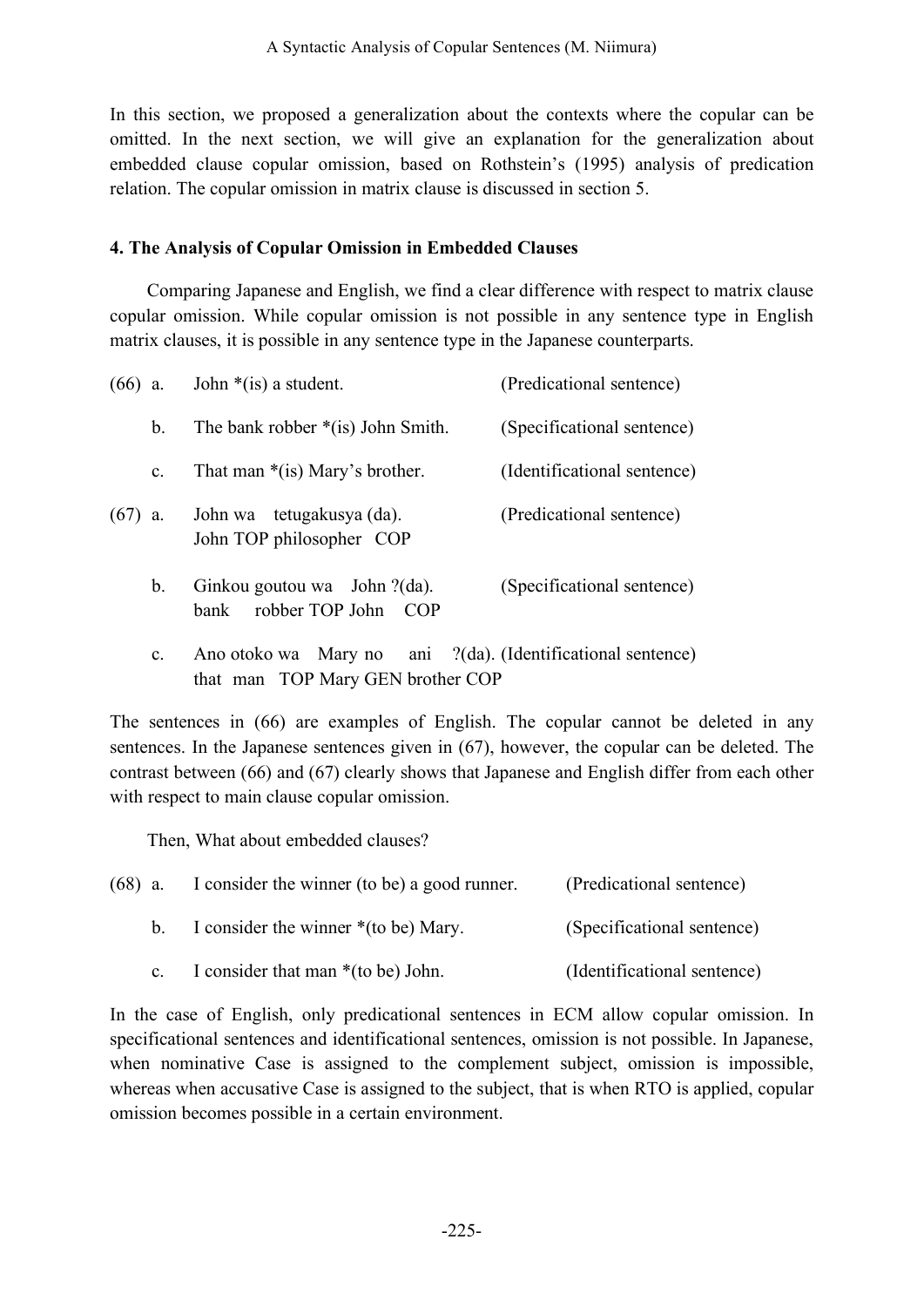(69) Embedded clause (verb: think) nominative Case assignment

a. Boku-wa [John-ga tetugakusya-\*(da)-to] omot-teiru. I-TOP John-NOM philosopher-COP-COMP think-PROG

'I think that John is a philosopher.'

b. Boku-wa [ginkou-goutou-ga John-\*(da)-to] omot-teiru. I-TOP bank-robber-NOM John-COP-COMP think-PROG

'I think that the bank robber is John.'

c. Boku-wa [ano okoto-ga Mary-no ani-\*(da)-to] omot-teiru. I-TOP that man-NOM Mary-GEN brother-COP-COMP think-PROG 'I think that the man is Mary's brother.'

(70) Embedded clause (verb: think) accusative Case assignment

- a. Boku-wa John- $o_i$  [t<sub>i</sub> tetugakusya-(da)-to] omot-teiru. I-TOP John-ACC philosopher-COP-COMP think-PROG
- b. Boku-wa ginkou-goutou-o<sub>i</sub>  $[t_i]$  John-??(da)-to] omot-teiru. I-TOP bank-robber-ACC John-COP-COMP think-PROG
- c. Boku-wa ano otoko-o<sub>i</sub>  $[t_i$  Mary-no ani-??(da)-to] omot-teiru. I-TOP that man-ACC Mary-GEN brother-COP-COMP think-PROG

When nominative Case is assigned as in  $(69)$ , copular omission is not possible. When accusative Case is assigned as in (70a), however, copular omission is possible when the embedded clause is a predicational sentence. Note also that omission remains difficult when the embedded clause is identificational or specificational.

In this section, copular omission in the embedded clauses was discussed. Rothstein (1995) analyses copular omission in English and Hebrew. She argues that matrix clauses in Hebrew parallel with embedded clauses in English. Before analyzing Japanese embedded clauses, we introduce Rothstein's (1995) theory of predication relation in the next subsection.

# **4.1. Rothstein's (1995) Theory of Predication Relation**

Rothstein (1995) observes the data concerning copular omission in English.

| $(71)$ a. | The winner $*(is)$ a good runner. | (Predicational sentence)   |
|-----------|-----------------------------------|----------------------------|
|           | The winner $*(is)$ Mary.          | (Specificational sentence) |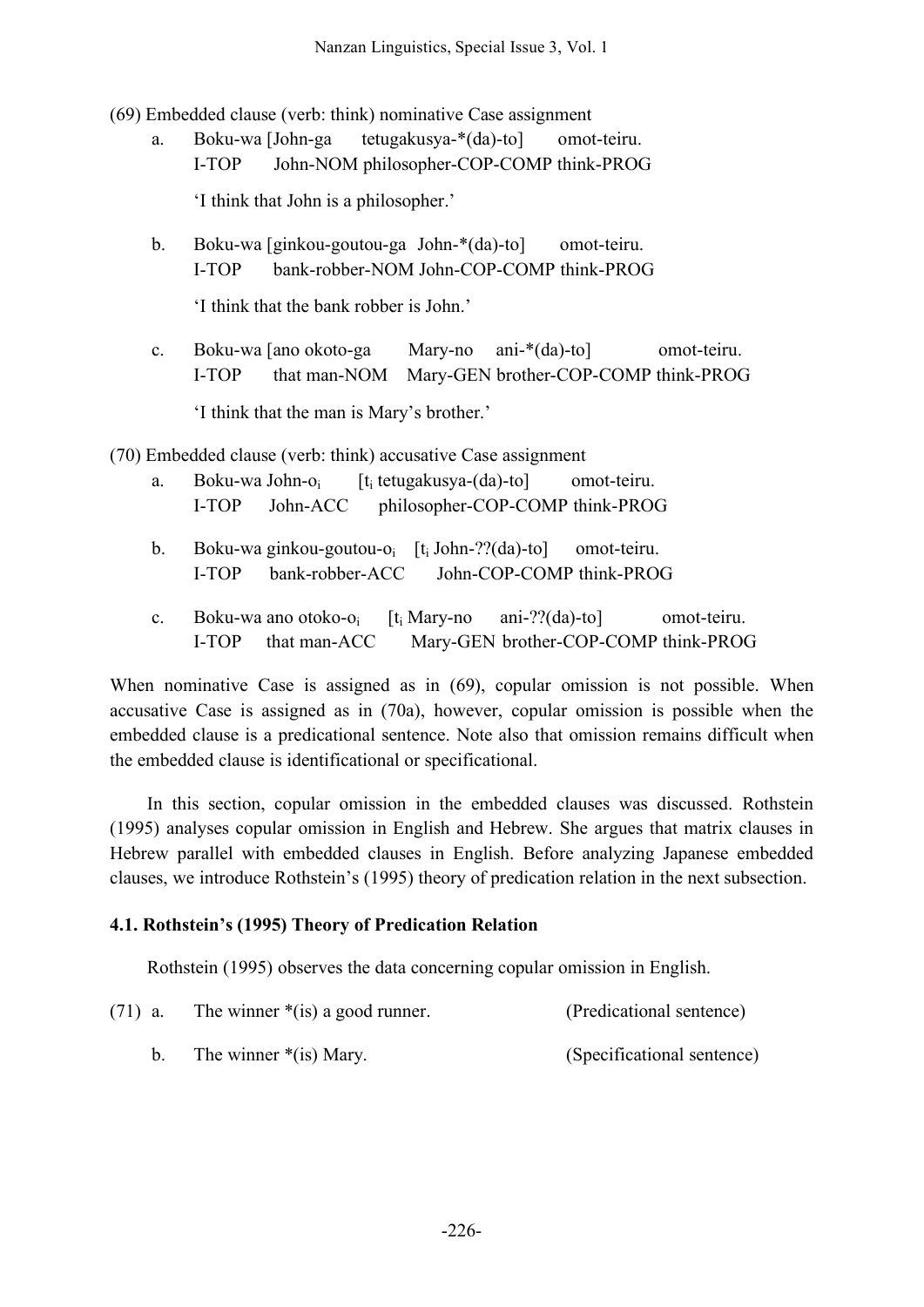#### A Syntactic Analysis of Copular Sentences (M. Niimura)

| $(72)$ a. | I consider the winner (to be) a good runner. | (Predicational sentence)   |
|-----------|----------------------------------------------|----------------------------|
| h —       | I consider the winner *(to be) Mary.         | (Specificational sentence) |
|           |                                              | (Rothstein 1995)           |

(71a) and (72a) are predicational sentences, while (71b) and (72b) are specificational sentences.<sup>7</sup> (71) shows that the copular cannot be omitted in matrix clauses. However, in embedded clauses, only predicational sentences allow the copular omission. Rothstein (1995) presents the data from matrix clauses in Hebrew, which are analogous to the data from English embedded clauses.

|             | (73) a. Dani (hu) nexmad.<br>Dani MASC.SG nice   | AP               |
|-------------|--------------------------------------------------|------------------|
|             | 'Dani is nice.'                                  |                  |
|             | b. Dani (hu) rofe.<br>Dani MASC.SG doctor        | N <sub>P</sub>   |
|             | 'Dani is a doctor.'                              |                  |
| $c_{\rm c}$ | Dani (hu) al ha-gag.<br>Dani MASC.SG on the-roof | PP               |
|             | 'Dani is on the roof.'                           |                  |
| d.          | Dani *(hu) mar yosef.<br>Dani MASC.SG Mr. Yosef  | N <sub>P</sub>   |
|             | 'Dani is Mr. Yosef.'                             | (Rothstein 1995) |

The sentences in (73a-c), which are predicational sentences, are grammatical without the copulars. In identificational sentences like (73d), however, the copular is obligatory. English is different from Hebrew in some relevant respects. Copular omission is possible in matrix clauses in Hebrew, but not in English. In addition, the English copular is verbal, while the Hebrew copular is realized as pronominal. There are four forms of copular in Hebrew. The copular is inflected for gender and number: masculine vs. feminine, on the one hand, and singular vs. plural, on the other. For this reason, it is traditionally called the pronominal copular (Pron).

Rothstein (1995) argues that the correct way to view the role of Pron is not in terms of θ-roles or Case assignment, but in terms of predication relations.

 <sup>7</sup> Rothstein (1995) does not distinguish specificational sentences and identificational sentences, and labels them identity sentences.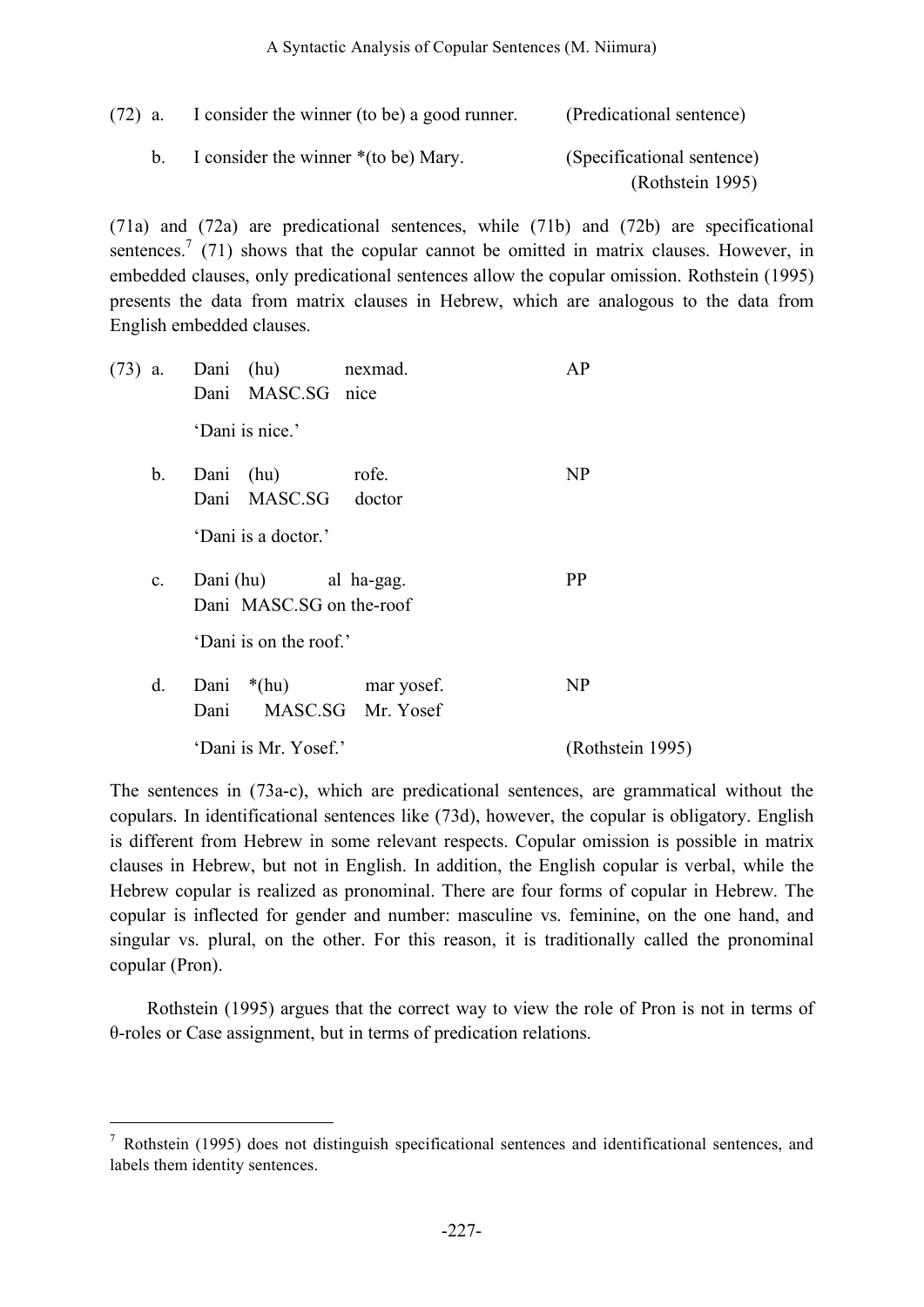According to the analysis of predication relations, small clauses have the structure [[NP] [XP]], where XP is a predicate and thus the clause is an instance of predication. The predication relation licenses both predicate and subject.

(74)  $\left[\frac{\text{Dani}}{\text{NP}}\left[\text{hexmad}\right]_{AP}\right]_{SC}$ 

In contrast, in specificational sentences and identificational sentences, neither of the two lexical constituents is a predicate. A Pron-less structure like (75) is a string of two argument NPs. There is no syntactic relation in (75).

(75)  $*$ [Dani]<sub>NP</sub> [mar yosef]<sub>NP</sub>

However, when Pron projects an I' constituent, I' is a syntactic predicate node, and therefore the relation between I' and the Spec of IP is a predication relation.

(76) [Dani [hu [mar yosef] $_{\rm NP}$ ]<sub>I'</sub> ]<sub>IP</sub>

The subject NP is licensed as the subject of I', and the post-copular NP is licensed as the syntactic complement of Infl. In this case, there is no θ-marking relation between the predicate and the subject.

Rothstein (1995) argues that the matrix clauses in Hebrew parallel to the embedded clauses in English, and that copular omission is related to predication relation. A remaining question is why, in English, Infl in complements of ECM verbs is optional if predication is independently possible, while in main clauses it is obligatory. Rothstein (1995) suggests that in English, tense and theta-marking are both methods for licensing clauses and that non-tensed constituents are possible only in theta-marked positions.

In the next subsection, we apply this analysis put forth by Rothstein (1995) to Japanese.

# **4.2. The Analysis of Copular Omission in Japanese Embedded Clauses**

The embedded clauses in (77a,b) are predicational sentences, and those in (78a,b) are identificational sentences. Nominative Case is assigned to the embedded subjects in (77a) and (78a). Accusative Case is assigned to the embedded subjects in (77b) and (78b). All examples are without the copular.

(77) a. \*Boku-wa Taroo-ga gakusei-to omot-teiru. I-TOP Taroo-NOM student-COMP think-PROG

'I think that Taroo is a student.'

b. Boku-wa Taroo-o gakusei-to omot-teiru. I-TOP Taroo-ACC student-COMP think-PROG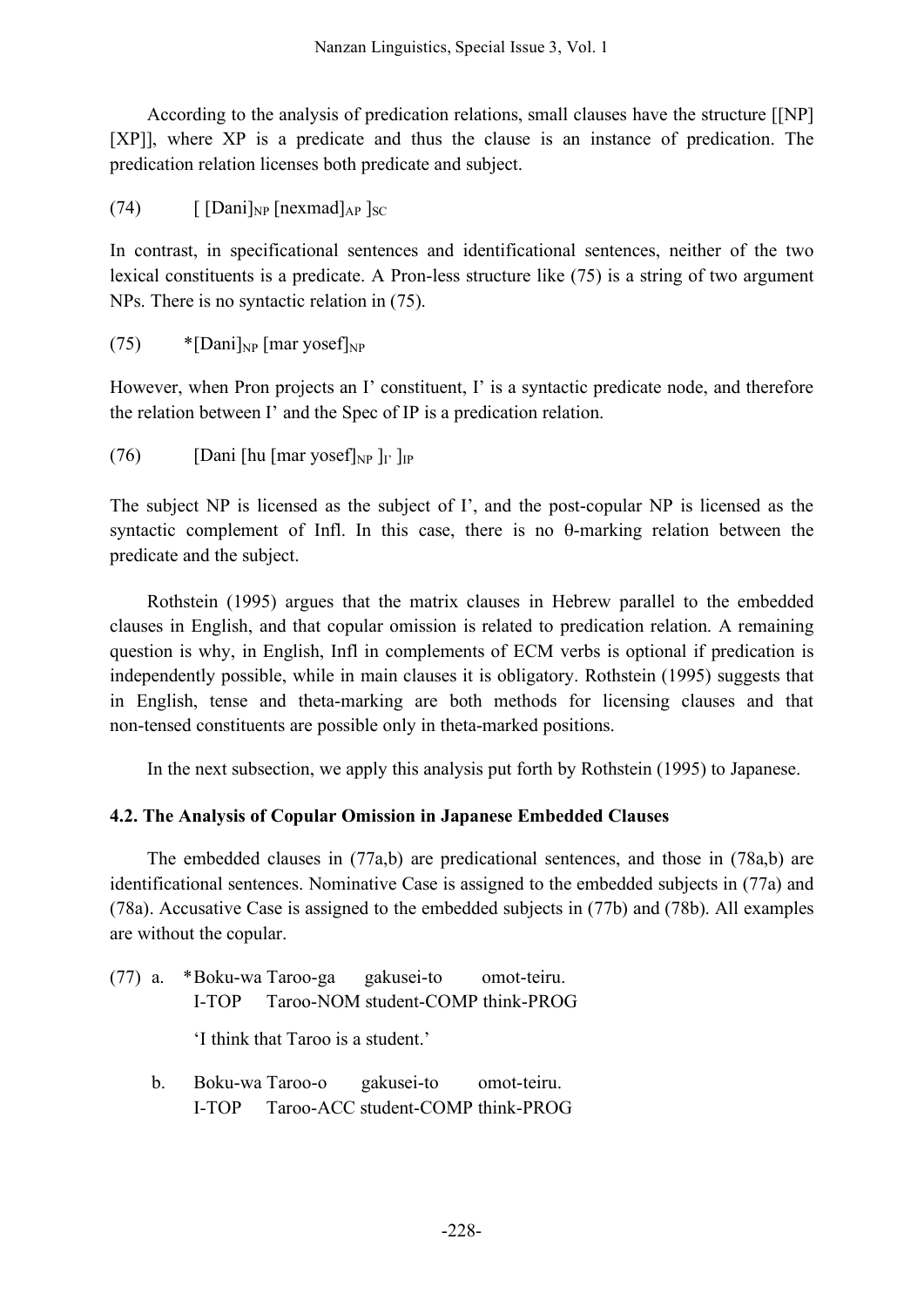- (78) a. \*Boku-wa Taroo-ga Hanako-no ani-to omot-teiru. I-TOP Taroo-NOM Hanako-GEN brother-COMP think-PROG 'I think that Taroo is Hanako's brother.'
	- b. ??Boku-wa Taroo-o Hanako-no ani-to omot-teiru. I-TOP Taroo-ACC Hanako-GEN brother-COMP think-PROG

The structure of (77) and the one of (78) are shown in (77') and (78'), respectively.

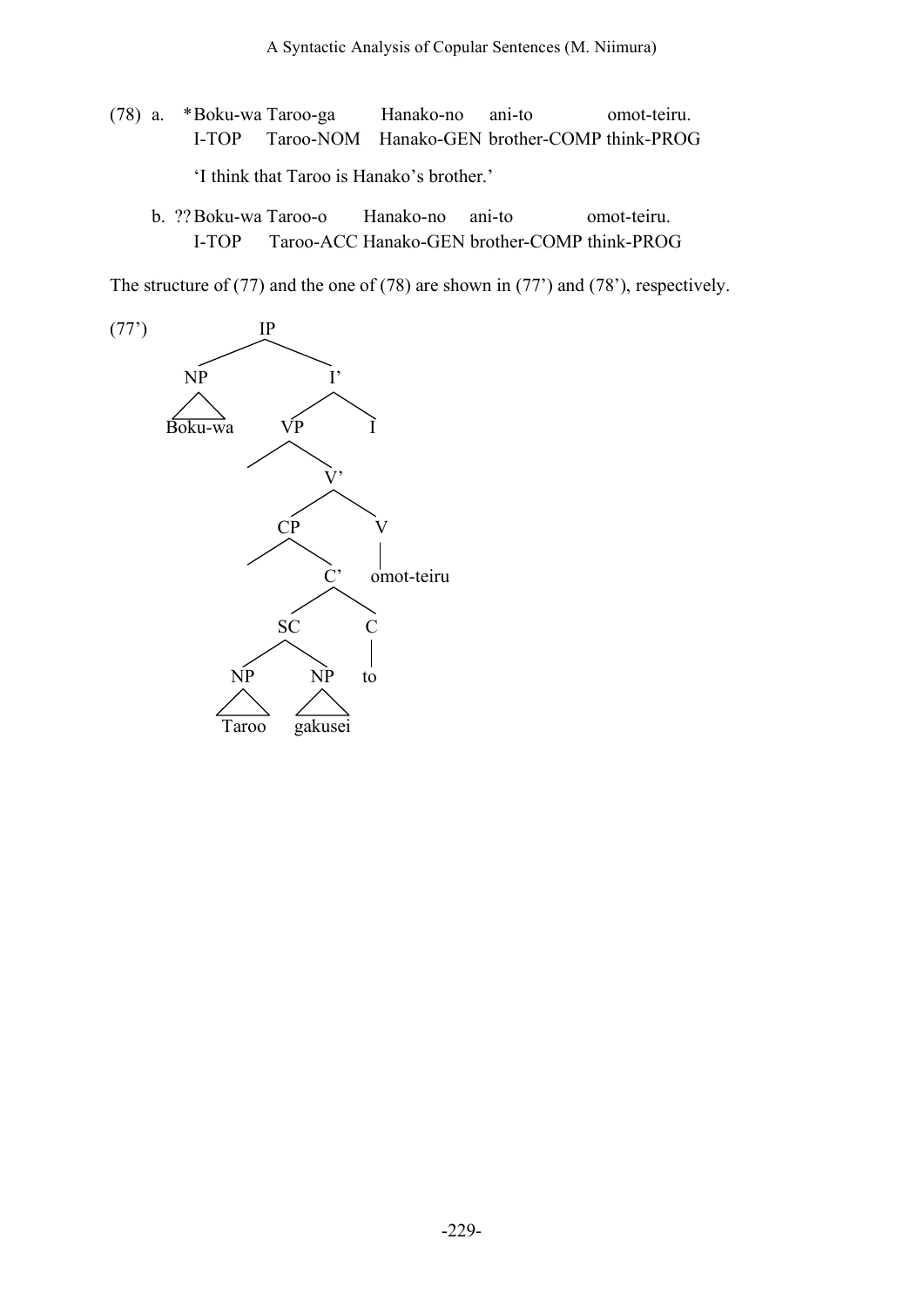

I assume that the structure of (77) is (77'). Since (77') does not have I, nominative Case is not assigned to the complement subject.<sup>8</sup> Therefore,  $(77a)$ , in which the nominative Case is assigned, is ungrammatical. In contrast, accusative Case is assigned by the matrix verb, so (77b) is grammatical. What about identificational sentences embedded under ECM verbs? I assume that the structure (78), where an identificational sentence is embededded, is (78'). This construction does not have I, and therefore nominative Case is not assigned to the complement subject. (78a) is ungrammatical. In this case as well, accusative Case is assigned by the matrix verb. However, without the copular *da*, there is no predication relation between the subject and the complement. In this case, copular *da* is obligatory in order to license the relation in question. The version of (78) with copular *da* is (78'').

 $8$  The system of Case assignment here is based on Takezawa & Whitman (1998). T assigns the nominative Case, and verbs assign the accusative Case.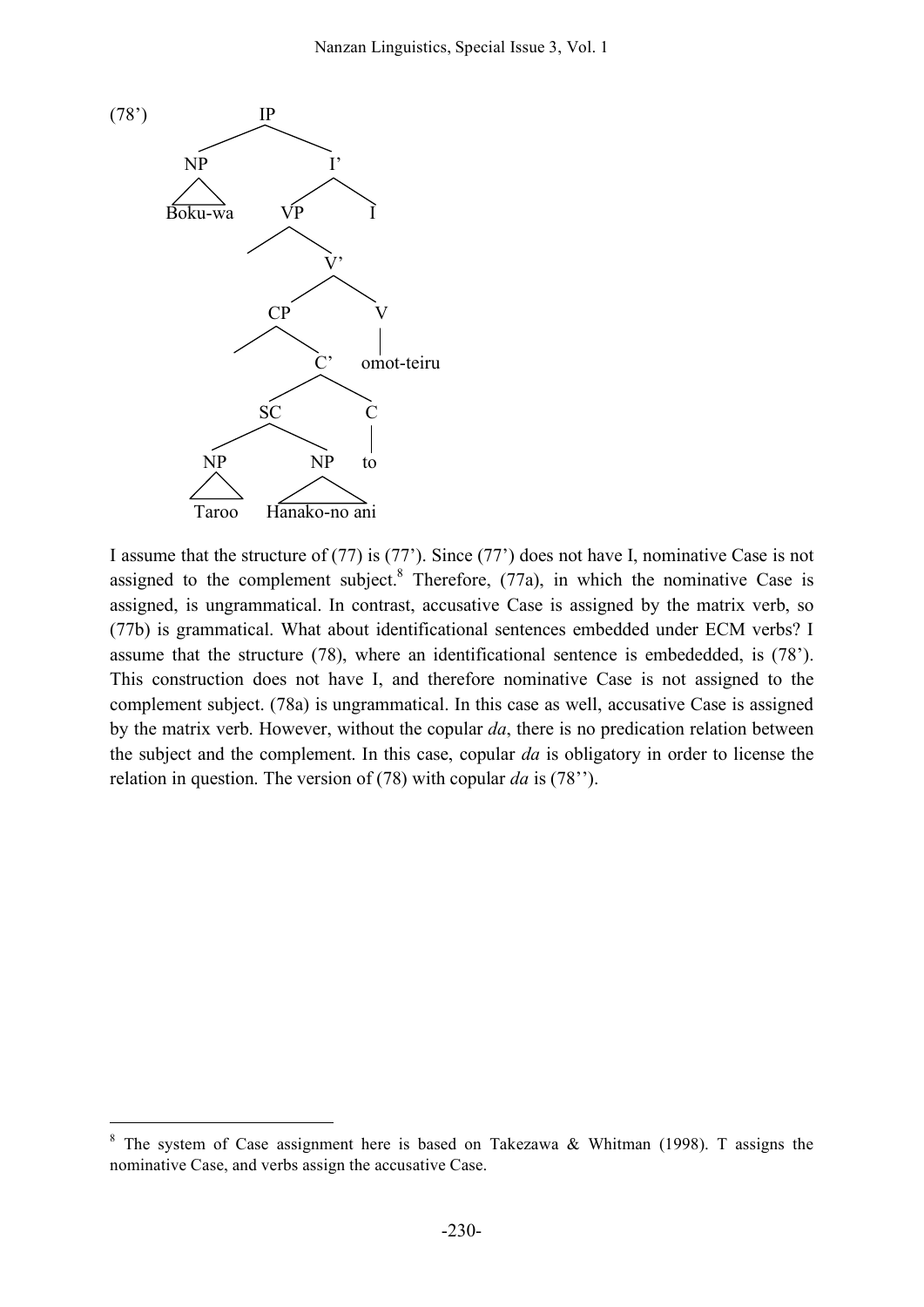



The analysis of predication relation by Rothstein (1995) can be extended to Japanese embedded clauses. In embedded clauses in English and Japanese of the kind we are interested in, the predication relation licenses subjects and complements.<sup>9</sup>

9 Chinese embedded sentences are shown below.

| (1) | a.      | Wo dang Zhangsan (shi) xuesheng.<br>consider Zhangsan<br>student<br>$\Gamma$                                                              | (Predicational sentence)    |
|-----|---------|-------------------------------------------------------------------------------------------------------------------------------------------|-----------------------------|
|     | $b_{-}$ | neige qiangdao (shi) Zhangsan.<br>Wo dang<br>consider that robber<br>$\mathbf{I}$<br>Zhangsan                                             | (Specificational sentence)  |
|     |         | c. Wo dang<br>neige ren (shi) Zhangsan.<br>consider that person<br>Zhangsan<br>Ι.                                                         | (Identificational sentence) |
|     |         | The verb <i>dang</i> , which is equivalent to <i>consider</i> , is used in (i). The copular can be omitted in any<br>sentences in $(i)$ . |                             |

| $(ii)$ a.      | Wo juede Zhangsan *(shi) xuesheng.<br>think Zhangsan<br>student           | (Predicational sentence)    |
|----------------|---------------------------------------------------------------------------|-----------------------------|
| $b_{\cdot}$    | Wo juede neige qiangdao *(shi) Zhangsan.<br>think that robber<br>Zhangsan | (Specificational sentence)  |
| $\mathbf{c}$ . | Wo juede neige ren *(shi) Zhangsan.<br>think that person<br>Zhangsan      | (Identificational sentence) |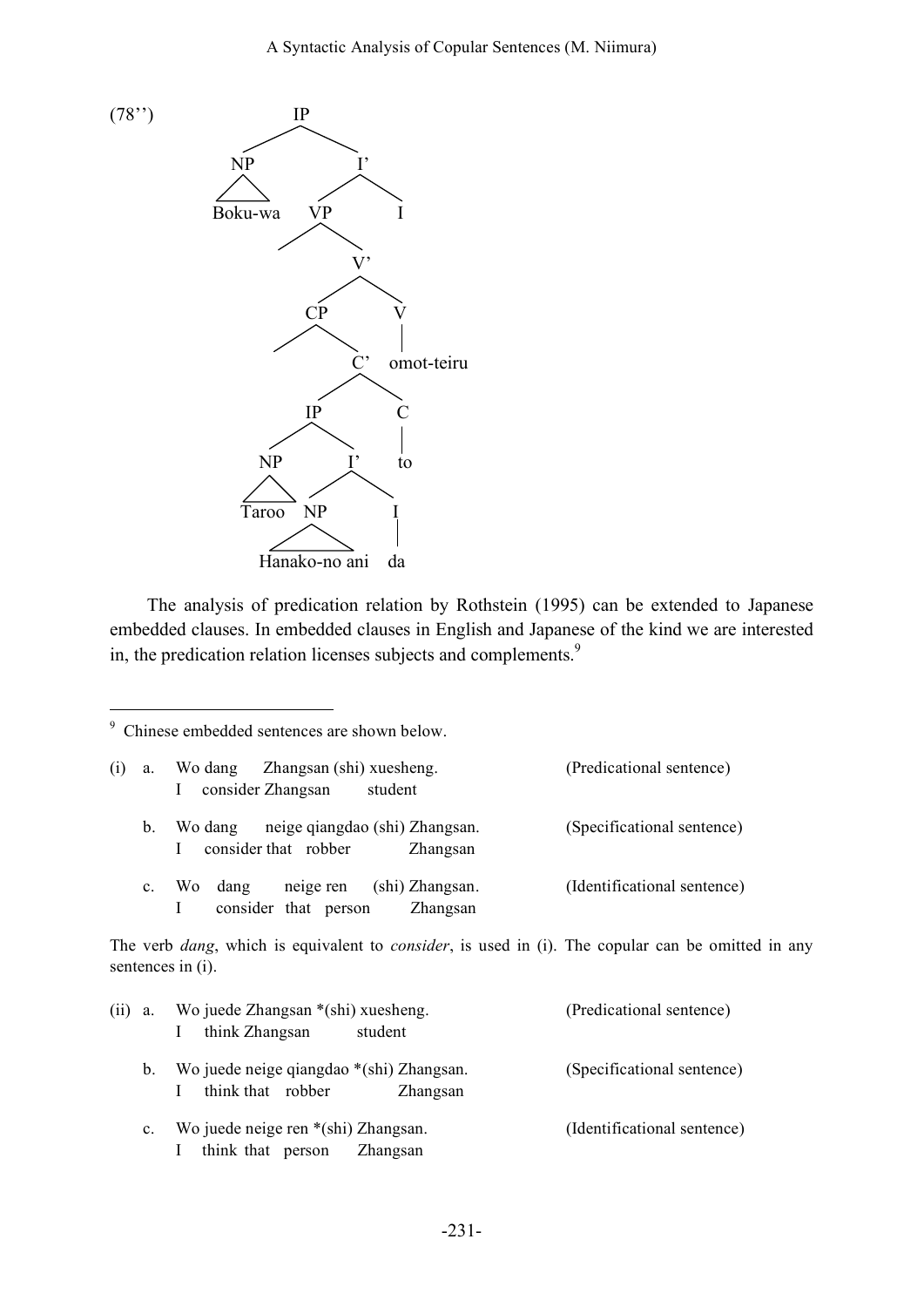So far, we have analyzed copular omission in embedded clauses. The next section is concerned with copular omission in matrix clauses.

#### **5. The Analysis of Copular Omission in Main Clauses**

There is a striking difference between English and Japanese as to copular omission.

| $(79)$ a. |                | John $*(is)$ a student.                                          | (Predicational sentence)               |  |
|-----------|----------------|------------------------------------------------------------------|----------------------------------------|--|
|           | b.             | The bank robber $*(is)$ John Smith.                              | (Specificational sentence)             |  |
|           | c.             | That man $*(is)$ Mary's brother.                                 | (Identificational sentence)            |  |
| $(80)$ a. |                | John wa tetugakusya (da).<br>John TOP philosopher COP            | (Predicational sentence)               |  |
|           | b.             | Ginkou goutou wa John ?(da).<br>robber TOP John<br>bank<br>– COP | (Specificational sentence)             |  |
|           | $\mathbf{c}$ . | Ano otoko wa Mary no<br>that man TOP Mary GEN brother COP        | ani ?(da). (Identificational sentence) |  |

In English main clauses, copular omission is not possible in any type of sentences as shown in (79). In contrast, in Japanese main clauses, omission is possible as shown in (80).

With respect to copular omission in main clauses, Tang (2000) provides the following Chinese examples.

| $(81)$ a. | Zhangsan (shi) Zhongguoren.<br>Zhangsan be Chinese                        | (Predicational sentence)     |  |
|-----------|---------------------------------------------------------------------------|------------------------------|--|
|           | 'Zhangsan is a Chinese.'                                                  |                              |  |
| b.        | Wo mai de *(shi) zhe duo hua.<br>buy DE be this Cl flower<br>$\mathbf{I}$ | (Specificational sentences)  |  |
|           | 'What I bought is this flowers.'                                          |                              |  |
|           | c. $Acht * (shi) ba.$<br>eight be eight                                   | (Identificational sentences) |  |
|           | 'Eight is <i>acht</i> '                                                   |                              |  |

 $\overline{a}$ 

The verb *juede*, which is equivalent to *think*, is used in (ii). In this case, the copular omission is not possible in any sentences.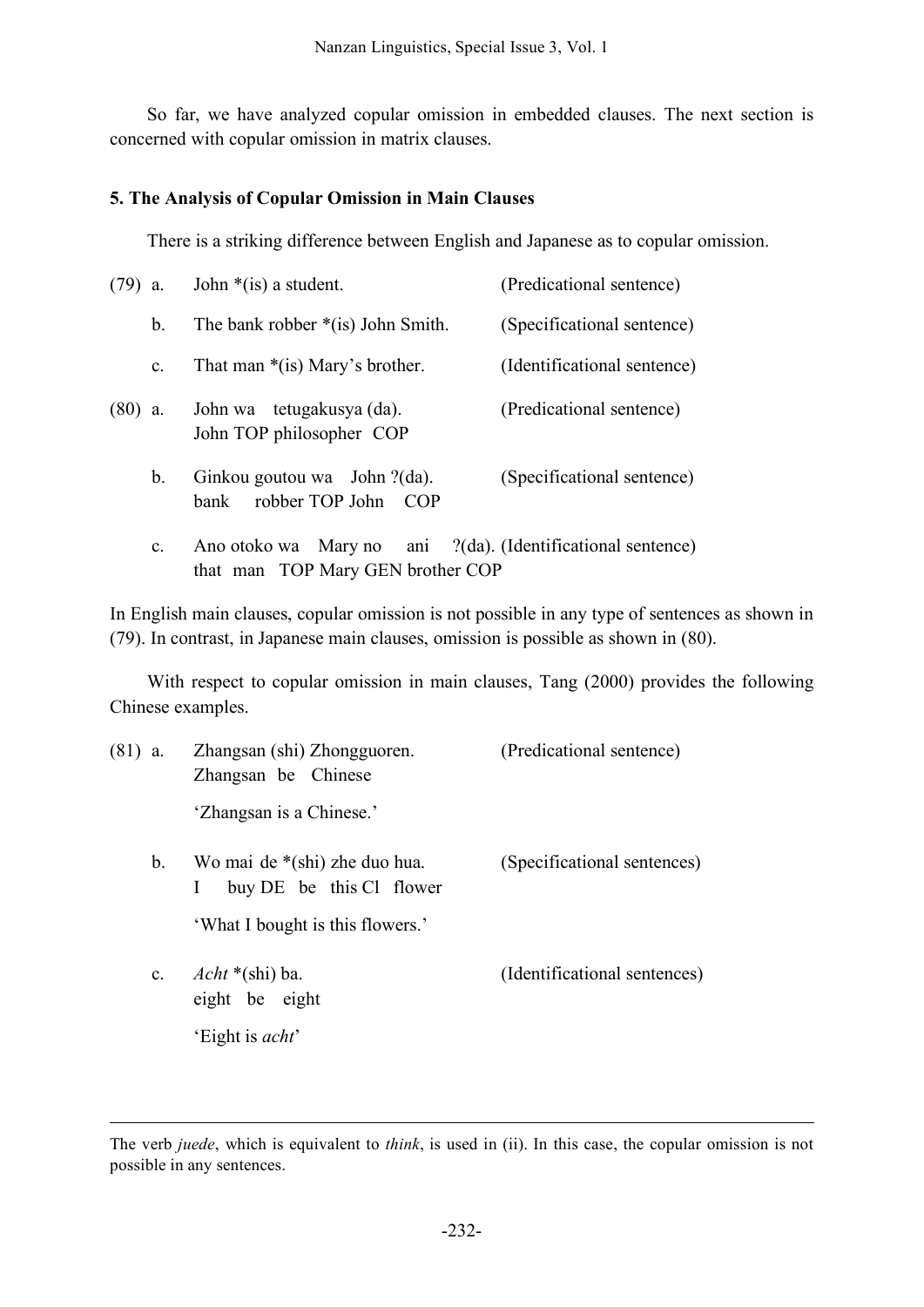In Chinese, the copular can be omitted in predicational sentences. How could we capture the difference between English and Japanese on the one hand, and the difference between Chinese and Japanese on the other?

## **5.1. Tang's (2000) Suggestion**

Tang (2000) classifies nominals in natural languages into two types: 'predicative' and 'non-predicative'. His claim is that NPs are predicative; while DPs are not. Consider (82).

(82) \*John a genius.

In (82) *a genius* is a DP whose head is realized as the article *a*. As *a genius* is not predicative, it cannot be predicated of the subject *John* directly. In order to make predication possible in (82), a verbal category is needed.

(83) is an example from Chinese. *Shagua* in (83) is a bare noun. It can be predicated of the subject *Zhangsan* directly. 10

(83) Zhangsan (shi) shagua. Zhangsan be fool 'Zhangsan is a fool.'

In English, the following expressions are possible under a certain condition.

(84) a. You idiot!

b. You Martha, me professor. (Tang 2000)

These examples show that NPs can be predicated directly.

#### **5.2. Japanese Predicate Elements**

In the previous subsection, we looked at the possibility that NPs can be predicated without the copular. However, in the case of Japanese, even if the predicate complement is a DP, the copular seems to be omitted.

- (i) Zhangsan \*(shi) yi-ge shagua. Zhangsan be one-Cl fool 'Zhangsan is a fool.'
- In (i), the copular is obligatory.

 $10$  The copular omission is not possible in Chinese sentences with classifier.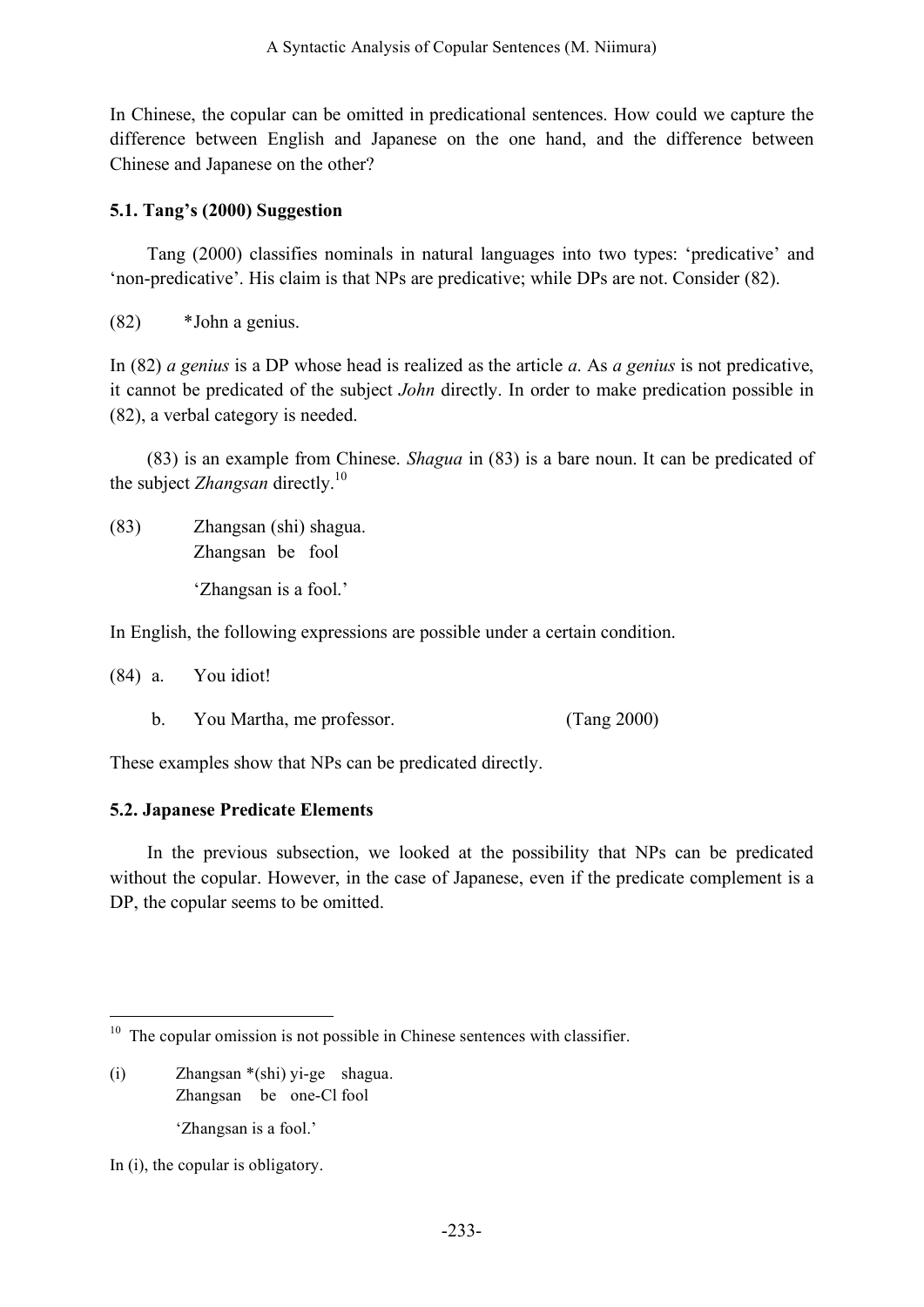# (85) Ano otoko wa Mary no ani ?(da) that man TOP Mary GEN brother COP 'That man is Mary's brother.'

This indicates that copular omission in main clauses is different from that in embedded clauses. While predication relation plays a crucial role in determining the possibility of embedded clause copular omission in English and Japanese, this does not seem to be the case with main clause copular omission in both the languages.

Copular omission in Japanese main clauses may be analyzed as the phenomenon one occurring at the morphophonological level. A similar kind of asymmetry between matrix vs. embedded clauses is observed. The Japanese interrogative marker can be deleted in main clauses, but never in embedded clauses.

|                                    |  | (86) a. Taroo-ga doko-ni itta-*(ka) osiete kudasai. |  |
|------------------------------------|--|-----------------------------------------------------|--|
|                                    |  | Taroo-NOM where-LOC went-Q tell please              |  |
| 'Please tell me where Taroo went.' |  |                                                     |  |
| $h$ Taroo-wa doko-ni itta(ka)?     |  |                                                     |  |

b. Taroo-wa doko-ni itta(ka) ? Taroo-TOP where-LOC went(Q) 'Where did Taro go?'

It is arguable to analyze both as involving deletion in the phonological component.

# **5.3. The Meaning of Sentences without Copular**

In this subsection, we consider the meaning of sentences without a copular.

(87) You idiot!

The example in (87) is from Tang (2000). (87) involves a strong value judgment and an opinion. However, (88) may not sound natural.

(88) \*You student!

(88) suggests that only nominals that have an evaluating meaning can appear in expressions like (87).

In Chinese, the copular can be omitted in sentences like (89).

(89) Zhangsan shagua. Zhangsan fool

'Zhangsan is a fool.'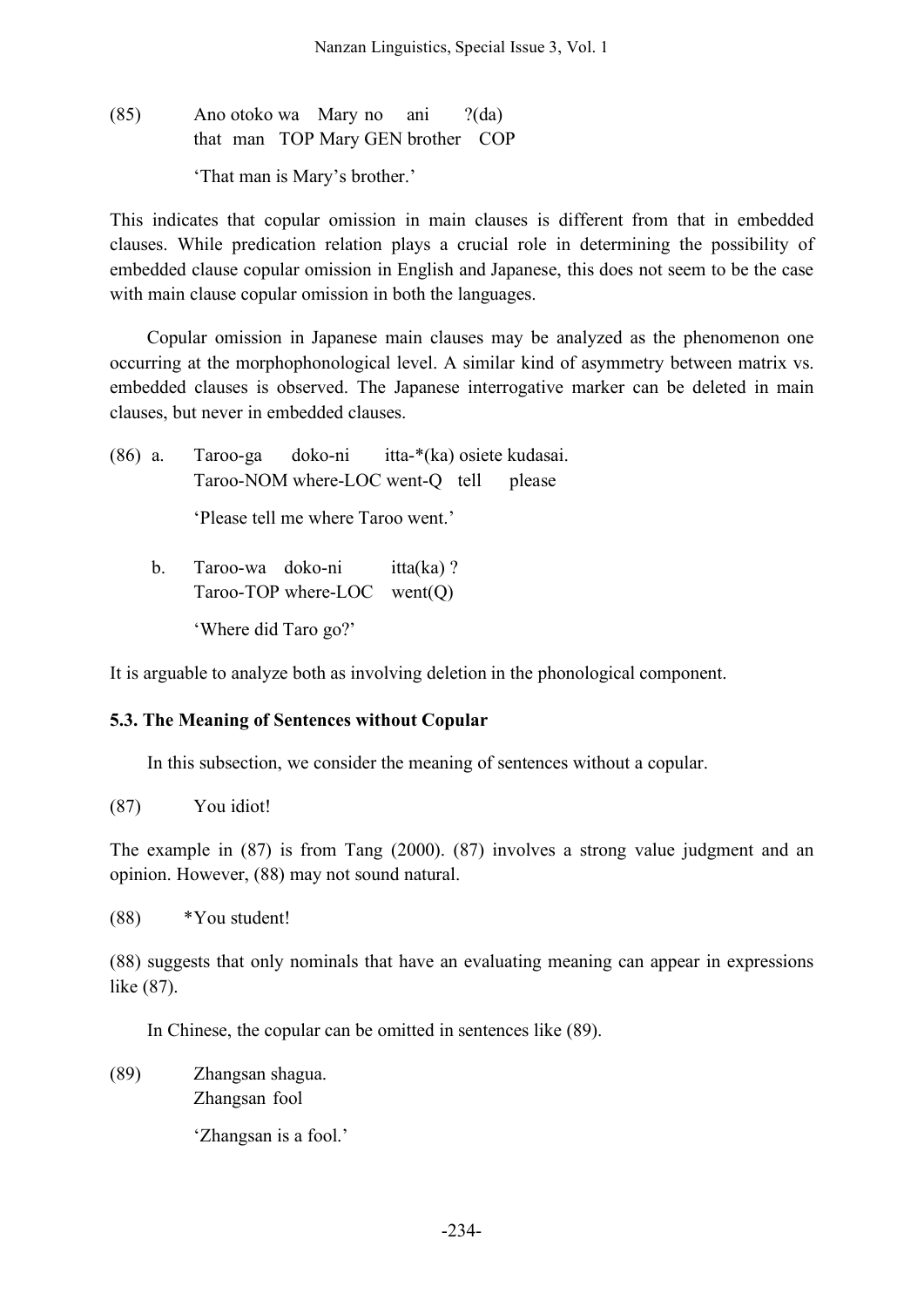(89), like (87), involves a strong judgment. What about Japanese case?

(90) (Omae-wa) baka! you-TOP fool 'You are a fool.'

(90) involves a strong judgment, similarly to (87). Copular omission affects the meaning of the sentence in main clauses in Japanese. This is different from the situation observed in embedded clauses. I suggest that the phenomenon of copular omission in main clauses is different from that in embedded clauses<sup>11</sup>.

#### **6. Conclusion**

This study showed that the classification of copular sentences originally proposed by Higgins (1979) is also applicable to Japanese copular sentences. We used the tests shown below. English and Japanese copular sentences share these features.

(13)

|                           | test reversed order complements |           | paraphrase            |
|---------------------------|---------------------------------|-----------|-----------------------|
| Type of sentences         |                                 | of become | with <i>following</i> |
| Predicational sentence    | ∗                               | ЭK        | $\ast$                |
| Specificational sentence  | OК                              | ∗         | OК                    |
| Identificational sentence | ЭK                              | ∗         | $\ast$                |

Furthermore, the classification also applies to Chinese copular sentences. This indicates that Higgins' (1979) classification of copular sentences is universal.

As one process that seems to apply in different ways cross-linguistically, we discussed the phenomenon of copular omission. The major examples we discussed are repeated below.

(i) a. Taroo to Hanako wa gakusei (\*tati) da. Taroo and Hanako TOP student tati COP

'Taroo and Hanako are students.'

b. Mickey to Minnie wa Disney land de aisareteiru nezumi tati da. Mickey and Minnie TOP Disney land LOC be-loved mouse tati COP

'Mickey and Minnie are mice who are loved in Disney land.'

(ia) is a predicational sentence. *Tati* cannot attach to the predicate of (ia). In contrast, *tati* can attached to identificational sentences like (ib).

 <sup>11</sup> Mizushima (2007) analyzes the Japanese plural morpheme *tati*. In her study, she claims that *tati* attaches to DP.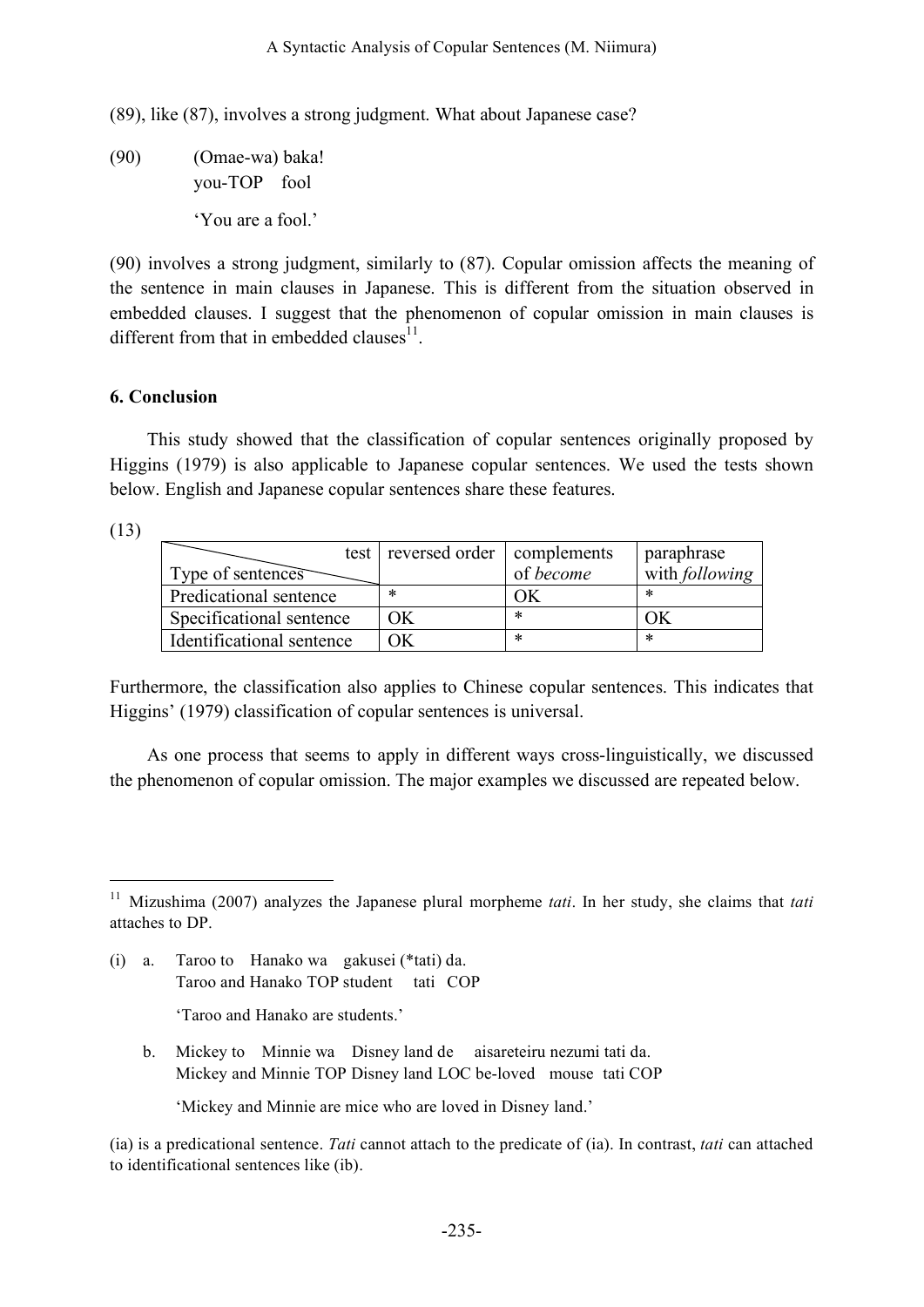- (5) a. The winner \*(is) a good runner.
	- b. The winner  $*(is)$  Mary.
- (6) a. John wa tetugakusya (da). John TOP philosopher COP 'John is a philosopher.'
	- b. Ginkou-goutou wa John ?(da). Bank-robber TOP John COP 'The bank robber is John.'

#### (7) a. I consider the winner (to be) a good runner.

- b. I consider the winner \*(to be) Mary. (Rothstein 1995)
- (8) a. Boku wa John o tetugakusya (da) to omot-teiru. I TOP John ACC philosopher COP COMP think-PROG

'I consider John to be a philosopher.'

b. Boku wa ginkou-goutou o John ??(da) to omot-teiru. I TOP bank-robber ACC John COP COMP think-PROG

'I consider the bank robber to be John.'

In embedded clauses like those found in (7) and (8), Japanese and English behave similarly. The difference in grammaticality between (7a) and (7b), or the one between (8a) and (8b), can be explained by Rothstein's (1995) analysis of copular omission, where predication relation plays an important role. Small clauses of the relevant sort have the structure [[NP] [XP]], where XP is a predicate and thus the clause is an instance of predication. The predication relation licenses both predicate and subject. In specificational sentences and identificational sentences, neither of the two lexical constituents can be a predicate, and therefore the copular-less sentence is ungrammatical.

In copular omission in main clauses, there is a difference between Japanese and English. In Japanese, copular omission is possible, but it is not the case in English.

In Japanese main clauses, copular omission affects the meaning of the sentence. This is not the case with embedded clause copular omission. I propose that the copular omission phenomenon in main clauses is different from that in embedded clauses, and that the Japanese copular in main clauses can be viewed as deletion in the morphophonological component.